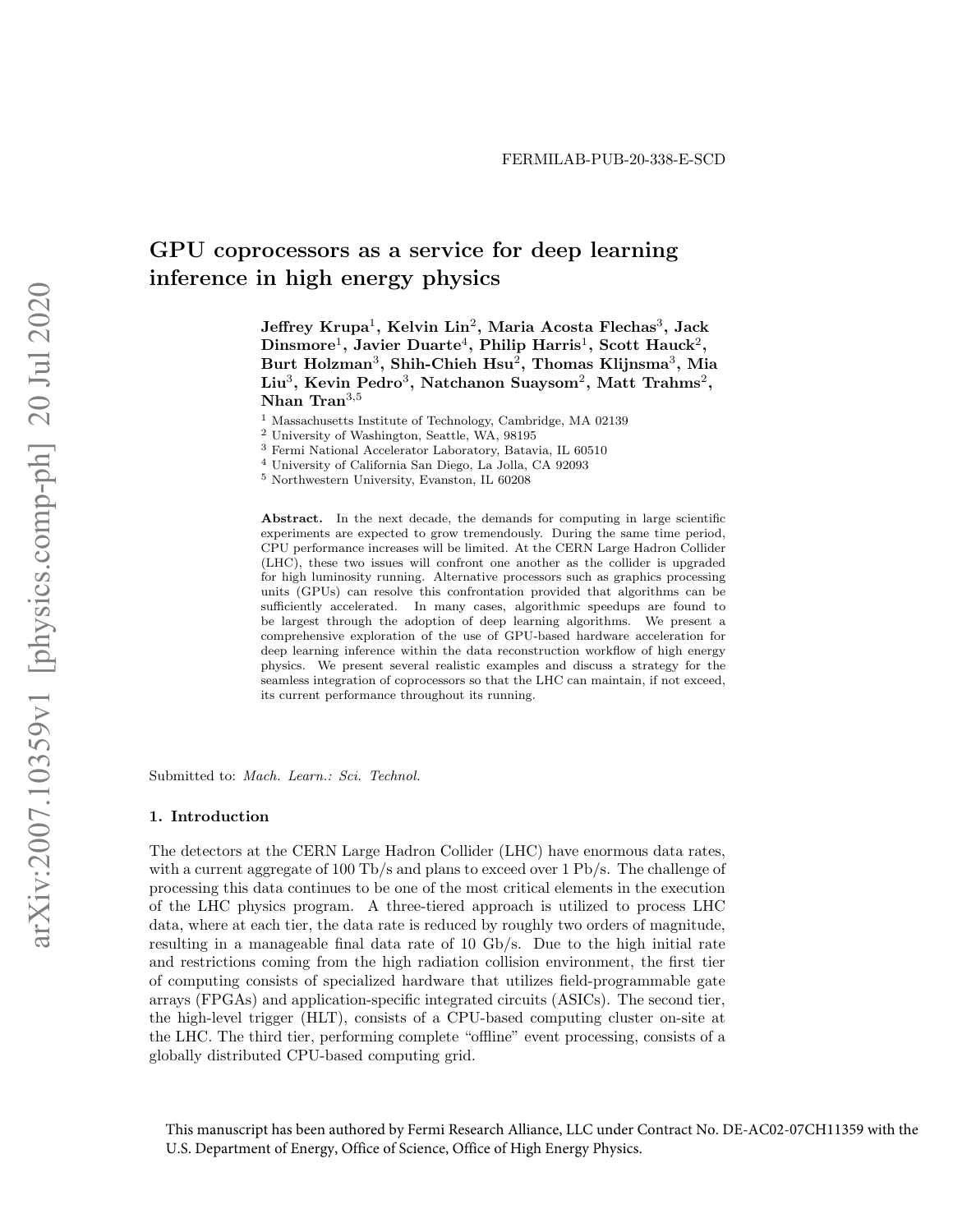### GPU coprocessors as a service for deep learning inference in high energy physics 2

The first decade of LHC running has led to an extensive set of scientific results. These results include the discovery of the Higgs boson [\[1–](#page-20-0)[3\]](#page-20-1) and, more recently, strong constraints on the nature of dark matter [\[4–](#page-20-2)[6\]](#page-20-3). To contend with these strong dark matter constraints, physicists have been forced to re-think their approach to searching for dark matter and, generically, new physics models. This has led to the development of light dark matter models [\[7\]](#page-20-4). These models often predict signatures that could be produced at the LHC but would be discarded in the early tiers of data reduction. To enable the search for these particles, it is imperative to improve the quality of LHC data reconstruction at all tiers of processing. Additionally, over the next decade, the LHC will progressively increase the beam intensity, resulting in more data generated by the detectors. As a consequence, the demands for computing will increase proportionally to sustain the current level of physics output. Figure [1](#page-2-0) shows the expected computing needs over the next decade. To contend with the high-luminosity upgrade of the LHC (HL-LHC), a large increase is needed starting from 2026. These demands outpace the expected growth of CPU performance. As a consequence, the LHC needs a computing solution at least to sustain the current computing performance and, potentially, to exceed it.

With the end of Dennard scaling in the late 2000s, processor technology has undergone several changes. These changes have included the adoption of multicore processors and the rise of alternative processing architectures, or coprocessors, such as graphics processing units (GPUs), FPGAs, and ASICs. With the rise of deep learning (DL), these alternatives have become increasingly appealing due to the inherent parallelism in both DL algorithms and in these coprocessors. The gains from using coprocessors can be substantial, with improvements in algorithmic latency exceeding multiple orders of magnitude. Given the scale of developments related to DL, future growth in processor technology is increasingly leaning towards heterogeneous systems in which combinations of CPUs, GPUs, FPGAs, and ASICs are all deployed, with each designed to solve specific tasks. However, high energy physics (HEP) experiments have thus far undertaken only limited use of alternative processors within the HLT and offline computing grids, despite common use of machine learning (ML). HEP experiments have historically relied on ML as a way to improve the overall quality of the data and to separate small signals from enormous backgrounds [\[11\]](#page-20-5). DL approaches have enhanced both the performance and flexibility of ML techniques. In light of this, the LHC has been quick to adopt DL techniques to improve the quality of data analysis. This includes core components such as low-level detector energy reconstruction, electron and photon reconstruction, and quark and gluon identification. The increasing deployment of these algorithms is starting to comprise a significant portion of the overall computing budget. The goal of this study is to enable the use of these algorithms in online and offline data processing tiers, in the context of the LHC experiments' increasing data rates. Our approach does this by offloading the computational burden of these algorithms to GPUs while making minimal changes to existing CPU-based workflows.

To achieve this, we move existing work a step further by exploiting the "asa-service" paradigm. In this paper, we design a prototypical framework for LHC computing as a service. We develop DL algorithms to replace domain-specific algorithms, to solve a variety of physics problems through DL inference. We then transfer the algorithm to a coprocessor on an independent (local or remote) server and re-configure the existing CPU nodes to communicate with this server through asynchronous and non-blocking inference requests. With the inference task offloaded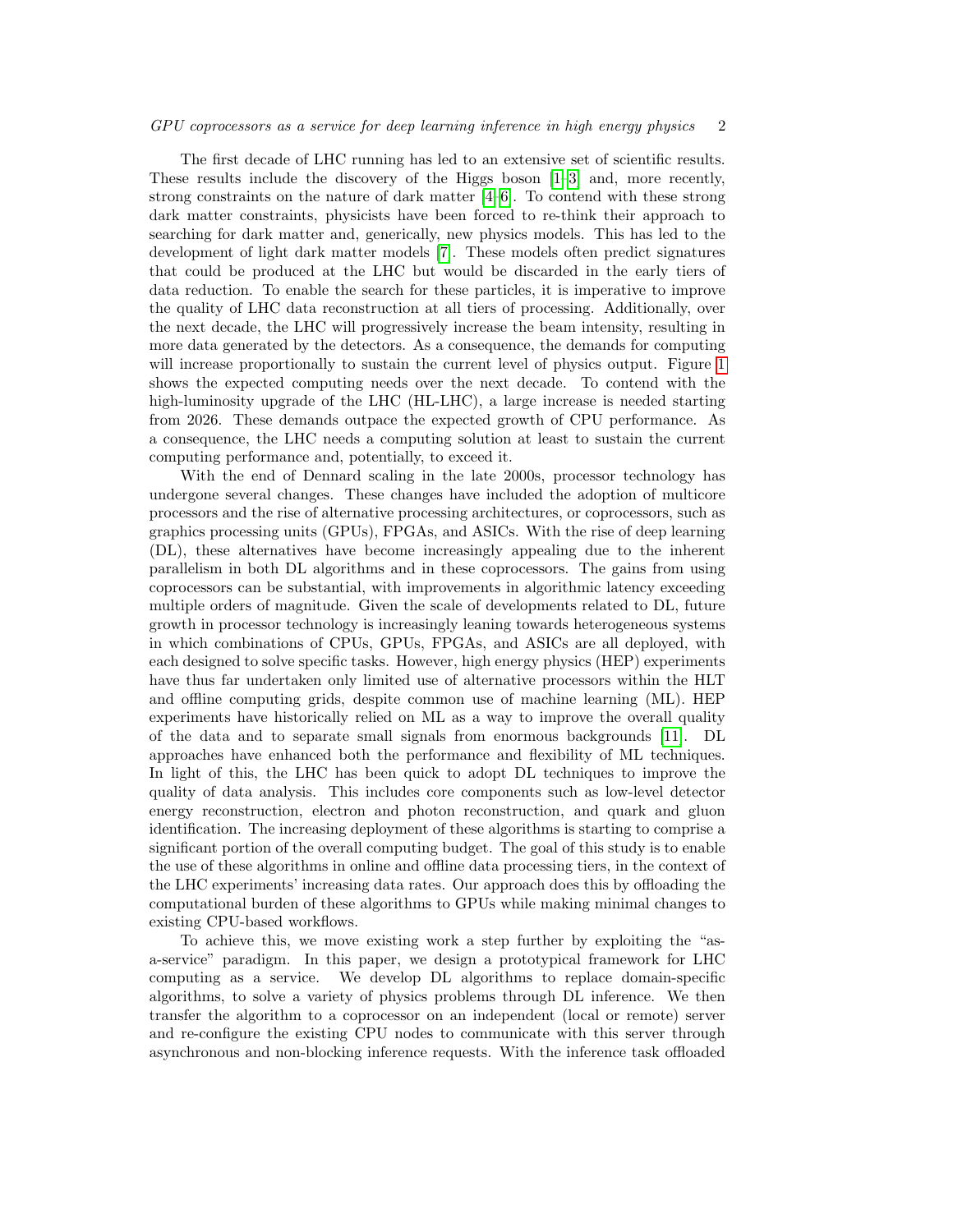

<span id="page-2-0"></span>Figure 1. Computing needs projections for the CMS (upper) and ATLAS (lower) experiments at the LHC [8-10]. For ATLAS, the computing needs estimate is shown under the baseline computing model and under different R&D scenarios, while for CMS, the estimate is shown without including ongoing R&D in different collider conditions. Computing growth assuming a 10-20% CPU budget increase is also shown. MHS06-years (kHS06-years) stands for  $10^6$  ( $10^3$ ) HEPSPEC06 per year, a standard CPU performance metric for high energy physics. The different LHC operating runs are also indicated. A large upgrade to the collider and all LHC detectors will occur between Run 3 and Run 4, starting in 2026.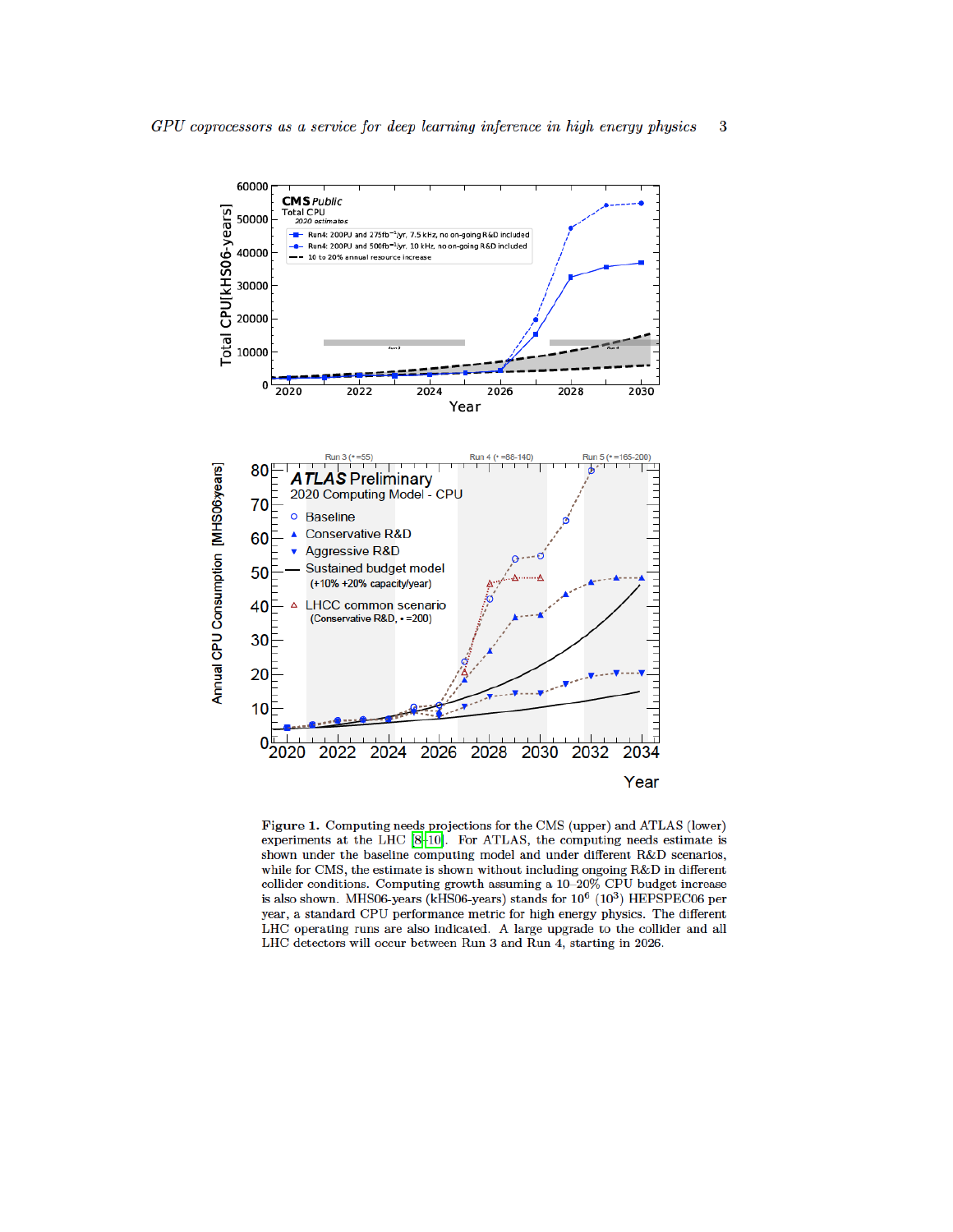as a request to the server, the CPU is free to perform the rest of the necessary computing within the event.

Deploying GPUs as a service (GPUaaS) is a natural way to incorporate alternative coprocessors that has several advantages over a direct-connection approach. In particular, deploying GPUaaS increases hardware cost-effectiveness by reducing the number of GPUs required to achieve the same throughput. This is possible because each GPU can service many more CPUs than a direct-connection paradigm would allow. It is nondisruptive to the existing LHC computing model by offloading the specific algorithms with minimal client-side re-configuration (see Section [3\)](#page-4-0). It facilitates seamless integration and scalability of heterogeneous coprocessors (such as GPUs and FPGAs), as suited for optimal algorithmic performance. Finally, by exploiting existing open-source, widely-adopted frameworks that have been optimized for fast GPU-based DL, this approach can be adapted quickly to different tasks at the LHC and beyond.

In this paper, we present several examples of integrating GPUaaS into LHC workflows. We consider three ML-based algorithms that span a variety of LHC computing applications. We integrate these algorithms into both online and offline LHC workflows with GPUaaS and we benchmark them to evaluate the impact of GPUaaS on the operation of the HLT and the offline computing grid. Based on our results, we propose a model for incorporating GPUs and other coprocessors into LHC computing workflows.

The remainder of this paper is organized as follows. In Section [2,](#page-3-0) we briefly review related work. In Section [3,](#page-4-0) we provide an overview of the current LHC computing model and the as-a-service computing model and we derive metrics that maximize the cost-effectiveness of coprocessors in LHC workflows. Section [4](#page-7-0) describes the three ML-based algorithms to be deployed. We describe our configuration of the servers in Google Cloud and LHC data centers and evaluate the limitations of each site in Section [5.](#page-9-0) We also measure several performance-related quantities relevant for full-scale LHC reconstruction as a service, including hardware throughput, network bottlenecks, and scaling with number of GPUs. In Section [6,](#page-17-0) we determine the hardware and networking requirements for maximizing the throughput of these algorithms at scale for LHC computing as a service. Finally, we conclude in Section [7.](#page-18-0)

## <span id="page-3-0"></span>2. Related Work

Researchers across HEP have investigated the use of GPUs in detector reconstruction. At the LHC, the focus has been on implementations for the HLT where faster computing times lead directly to increased throughput. For offline computing at the LHC, GPUs have not been considered since this would require a larger redesign of the LHC computing grid. The work in this paper is different from previous approaches in that we employ GPUaaS, which allows for use in both the HLT and offline workflows without a large redesign of the existing LHC computing grid. Additionally, we utilize DL algorithms, which allow for the use of existing GPU compiler frameworks to quickly obtain optimized code. We stress that this is the first instance of GPU usage for offline computing at the LHC, the first usage of GPUaaS at the LHC, and the first use of DL with GPU acceleration for reconstruction of physics objects at the LHC.

Outside of detector reconstruction, DL algorithms are extensively used in HEP in the later stages of data analysis. In this context, training of DL algorithms is almost exclusively performed on GPUs. Additionally, the use of GPUs for DL has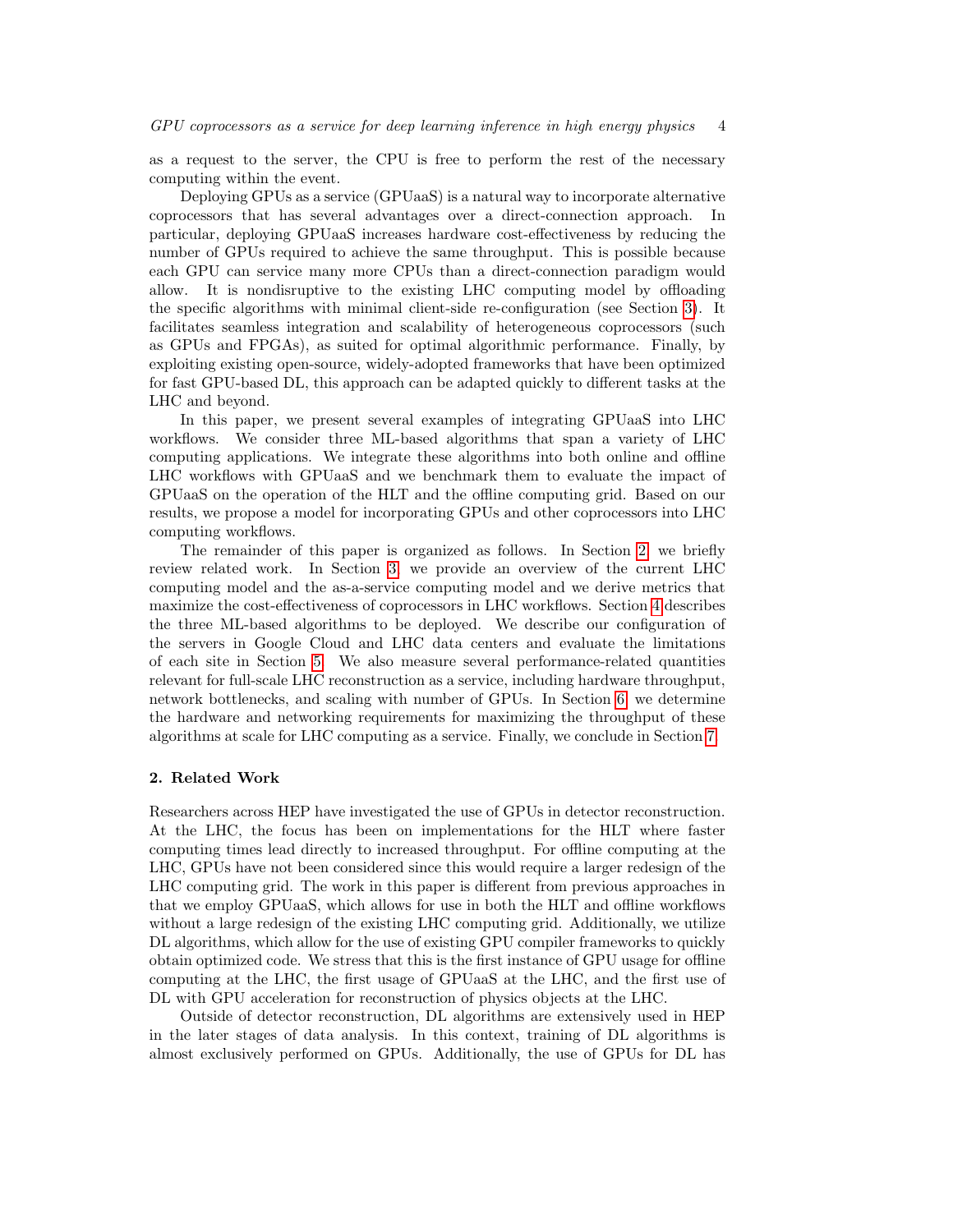led to several new HEP data analysis frameworks that exploit GPUs, including the hepaccelerate framework [\[12\]](#page-20-8), GooFit [\[13\]](#page-20-9), and pyhf [\[14\]](#page-20-10).

Within the context of online computing, GPUs were first integrated into the 180 compute nodes of the HLT workflow of the ALICE experiment at the LHC to perform charged particle reconstruction. They were part of the ALICE operations during 2010–2013 and 2015–2018 [\[15\]](#page-20-11). More recently, GPUs are being considered for the HLT of the LHCb experiment [\[16,](#page-21-0) [17\]](#page-21-1). This HLT system relies completely on charged particle tracking algorithms. Additionally, within the CMS experiment, GPUs have been explored for charged particle reconstruction through the use of cellular automata [\[18\]](#page-21-2), and through the use of an accelerated pattern recognition algorithm [\[19\]](#page-21-3).Beyond charged particle tracking, algorithms for GPUs and FPGAs have been developed (but not implemented) for real time processing of ring imaging Cherenkov detectors for the LHCb HLT [\[20,](#page-21-4) [21\]](#page-21-5). Beyond the LHC experiments, GPU algorithms have been developed for the trigger readout of the mu3e experiment [\[22\]](#page-21-6), and the dark matter experiment NA62 [\[23\]](#page-21-7). These algorithms are planned to run in the next round of data taking for each experiment, starting in 2021. In all instances, GPUs have been considered in the context of direct connection to CPUs via PCI Express. Additionally, the algorithms on GPUs presented in the aforementioned works did not use DL.

Within the context of offline computing, GPU use in HEP has remained limited. For LHC reconstruction it has never been considered. In neutrino physics, GPUs have been used for simulation of the propagation of Cherenkov light signatures for the IceCube experiment [\[24\]](#page-21-8). The experiment recently performed a large-scale test of a GPU-only simulation of neutrino signatures, using over 50,000 GPU cores for a period of 20 minutes [\[24,](#page-21-8) [25\]](#page-21-9). While the study was able to utilize a large number of cores for a single type of algorithm used in the simulation of the IceCube detector, it did not constitute a full HEP reconstruction workflow consisting of a broad set of algorithms that perform many different tasks.

The offline and online reconstruction software for large LHC experiments consists of several million lines of CPU code. Rewriting this code to run on GPUs, for example using CUDA, would be prohibitively costly and in some cases would likely lead to substantially worse performance. In this paper, we present, for the first time, an alternative model whereby only algorithms with substantial speedups are ported to GPUs, with each GPU serving many CPU nodes. We demonstrate that GPUaaS can be integrated within full LHC workflows and can produce significant overall algorithmic speed improvements. A similar model for the utilization of CPUs and FPGAs within the LHC workflow was presented in Ref. [\[26\]](#page-21-10) using the Services for Optimized Network Inference on Coprocessors (SONIC) framework [\[27\]](#page-21-11). The study exploited the Microsoft Brainwave service [\[28\]](#page-21-12) and demonstrated a decrease in deep neural network (DNN) inference time by nearly 3 orders of magnitude when using an FPGA compared to a CPU. This paper extends SONIC to support GPUaaS, demonstrating a viable model for fast and nondisruptive integration of GPUs into the LHC workflow.

# <span id="page-4-0"></span>3. As-a-service computing for LHC physics

The current LHC computing model shown in Figure [2.](#page-5-0) In typical LHC event reconstruction, data is processed sequentially event-by-event, possibly on multiple threads on the CPU. However, if certain algorithms are significantly accelerated by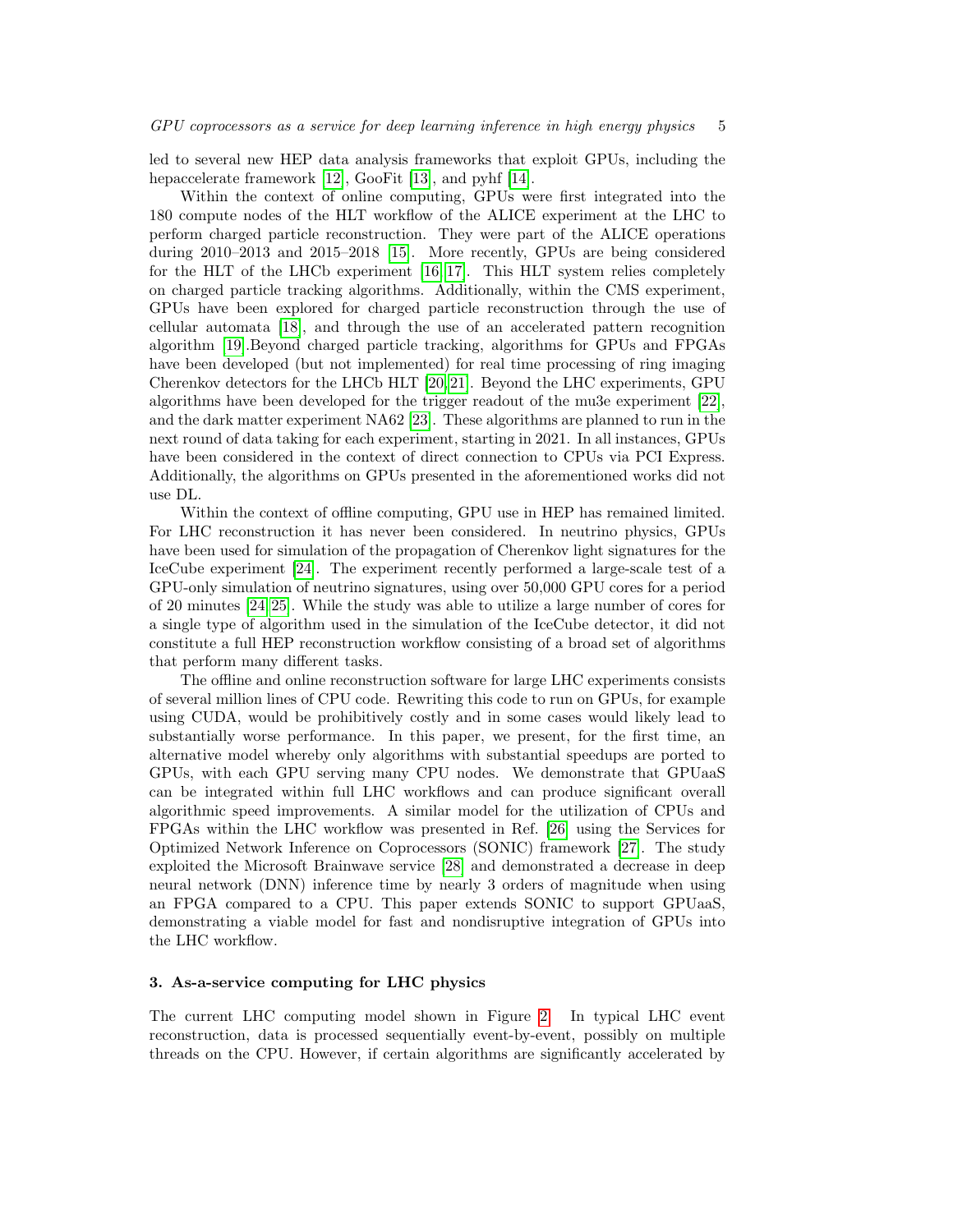the use of coprocessors (as shown in Ref. [\[26\]](#page-21-10)), a modified scenario with coprocessing as a service can be considered. In this model, a single coprocessor can serve hundreds of CPU processing elements. The CPUs are executing numerous different algorithms of the full event reconstruction, whereas the inference server is executing a single algorithm very efficiently. To benefit from this type of computing model, there must be a sufficiently large acceleration such that the overhead of offloading this processing onto a separate server does not further increase the reconstruction latency. To explain when this is the case, we first review the reconstruction model at the LHC and then discuss how as-a-service computing can be implemented within the LHC reconstruction workflow.



<span id="page-5-0"></span>Figure 2. Diagram comparing the traditional LHC production model on CPUs (upper) with the GPUaaS approach (lower). Each block represents a module within the reconstruction framework. For the GPUaaS approach, algorithm 2 is run on the GPU, which allows the processing of the second event (outlined in purple) to run concurrently with the first event (outlined in red).

## 3.1. LHC Reconstruction

Detectors at the LHC are general-purpose devices with millions of channels, each of which records information from a particle passing through or decaying within it. Event reconstruction involves optimally combining these the individual signals from different detector channels to form the set of observable particles, including their energy, momentum, and type, for each event. This collection of particles is then used to infer the underlying physics process. For example, an event containing a Higgs boson decaying to a bottom quark-antiquark pair can lead to roughly 100 particles and we can use the aggregate properties of these particles to infer the presence of a Higgs boson. The variety of particles with different signatures in each detector (physics objects) that may be present in any given collision leads to a large number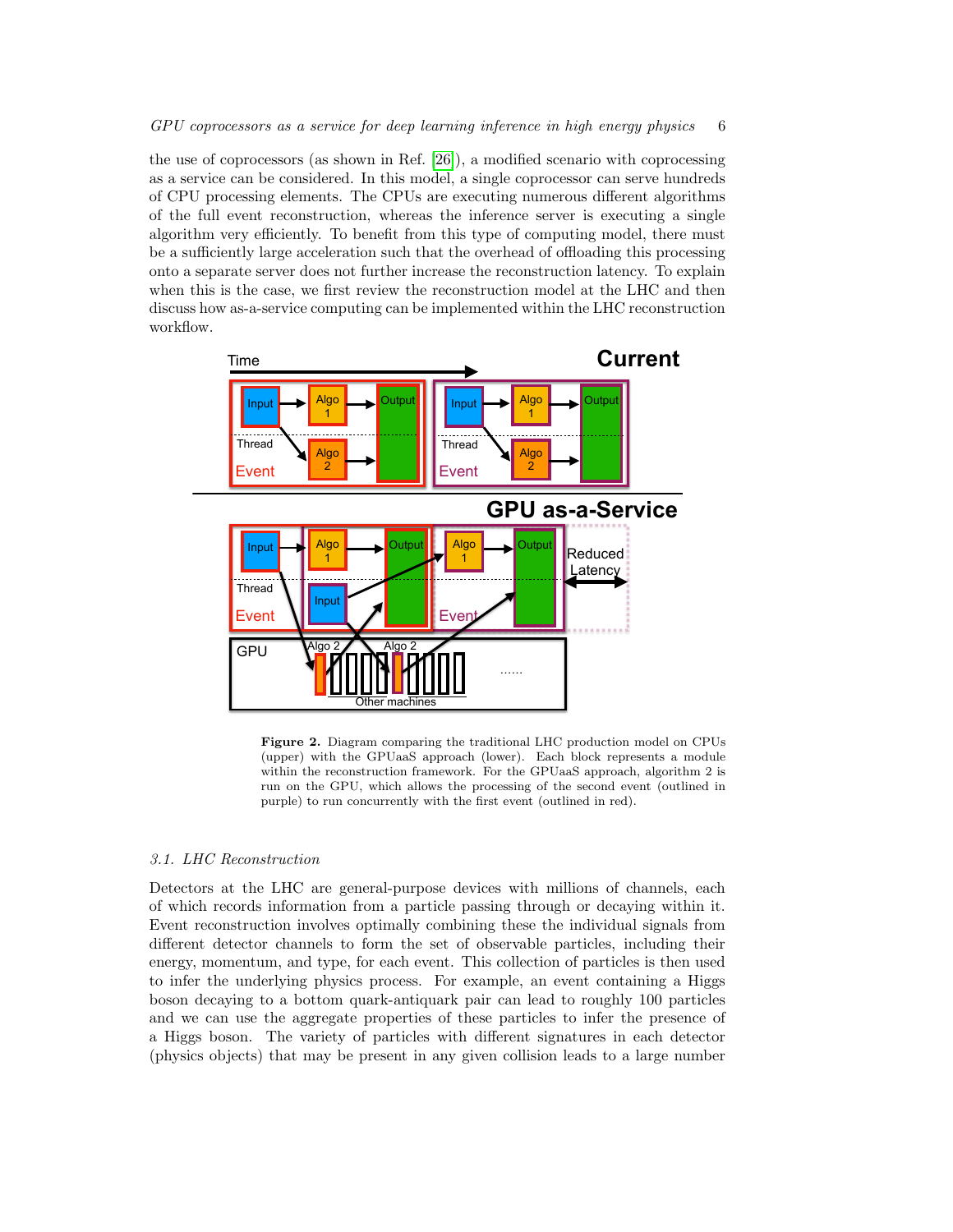of different reconstruction algorithms that must be run on each event as each physics object typically has its own reconstruction algorithm. This, in turn, leads to a large codebase that is written entirely for CPUs.

Parallelization of the reconstruction algorithms that create particles is possible by splitting the reconstruction into separate geometric regions and reconstructing the individual particles within that region. Further parallelization is possible through the separate reconstruction of the individual detectors before they are aggregated into particles. The current reconstruction aims to exploit possible parallelization by compartmentalizing separate reconstruction algorithms into modules that can be run in parallel. No single algorithm dominates the overall computing time, but some fundamental tasks, such as tracking and clustering detector hits to form particles, are the most computationally intensive. The potential for parallelization has only partly been realized through standard CPU optimizations, such as auto-vectorization. In this work, large-scale batching of the reconstruction to allow for algorithm-level parallelism is achieved through the use of DL algorithms on the GPU.

# 3.2. As-a-service computing

To apply DL under the as-a-service paradigm, we choose an algorithm that has a significant speedup when using a GPU. We then take this algorithm and set up a GPU inference server using the NVIDIA Triton Inference Server [\[29\]](#page-21-13). This package uses a custom gRPC-based communication protocol [\[30\]](#page-21-14), and it supports load-balancing between multiple GPUs hosted together in a single server. Inference requests can be made for models from various ML frameworks, and multiple models can be loaded on the same server.

Software frameworks in HEP are typically written in  $C_{++}$ . The software framework for the CMS experiment, CMSSW [\[31\]](#page-21-15), uses task-based multithreading enabled by tbb [\[32\]](#page-21-16). This facilitates asynchronous, non-blocking calls to external resources using a feature called ExternalWork [\[33\]](#page-21-17). This is the most efficient way to utilize coprocessors as a service because the CPU running the experiment software can perform other tasks while the service call finishes. For this paper, we have taken advantage of these features by extending the CMSSW version of the SONIC software to perform remote gRPC calls to GPUs via the Triton Inference Server. In the SONIC approach, only the client code needs to be provided in the software framework. This minimizes the maintenance burden, as the client code has just two responsibilities: converting between the experiment and server data formats, and making the call to the server via the chosen communication protocol. All the details of the model architecture, any optimizations, and even the choice of coprocessors can be decided on the server without any change in the client. This setup enables the modified reconstruction workflow depicted in Figure [2.](#page-5-0)

By extending the SONIC framework to handle the gRPC calls utilized by the NVIDIA Triton Inference Server, the new client code uses a standard interface such that the user-developed software to convert between experiment and server data formats remains independent. Beyond the specification of the remote server protocol and location within a global configuration file, the user code remains completely intact, and switching between the remote FPGA calls, remote GPU calls, and other local calls are done seamlessly through a configuration file.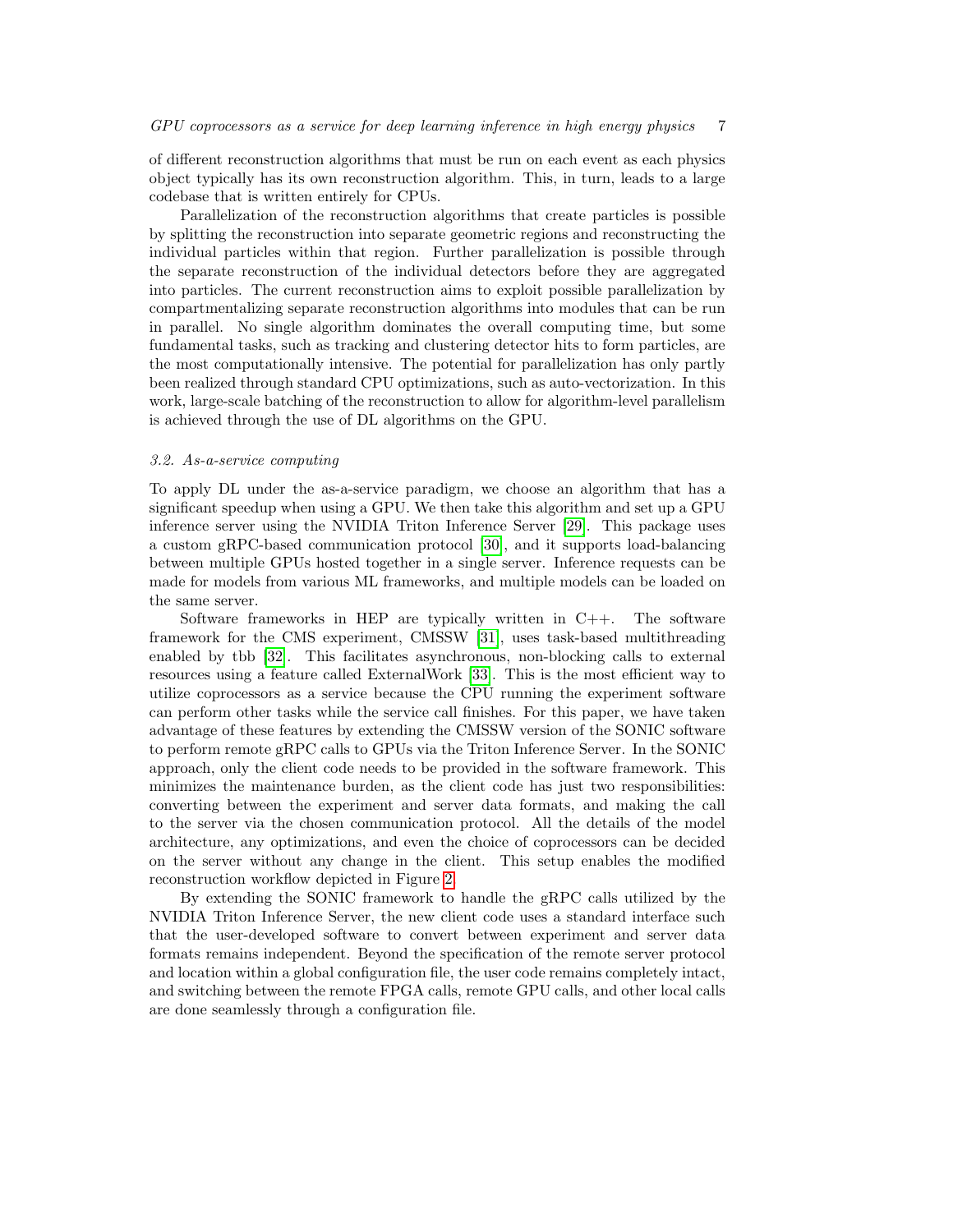#### 3.3. Metrics for optimization

To determine the cost-effectiveness of deploying a given algorithm as a service, we compose a simplified heuristic. We assume a computing model similar to those used by LHC experiments, which schedules modules to run during the service request, as in Figure [2.](#page-5-0) We introduce the GPU-to-CPU replacement ratio  $F_{\text{GPU}}^{\text{eq}}$  to maintain the same throughput:

$$
F_{\rm GPU}^{\rm eq} = \frac{X - S - L}{Y},\tag{1}
$$

where X is the algorithm processing time on the CPU,  $S$  is the overhead time due to input/output packaging in SONIC, and  $L = f(Y + T)$  is the rescheduling time as a function of the algorithm processing time on the GPU  $Y$  and the packet transfer time T. For instance, a value of  $F_{\text{GPU}}^{\text{eq}} = 32$  implies that one GPU can replace 32 CPUs at no cost in the overall event throughput. The optimal value of  $F_{\text{GPU}}^{\text{eq}}$  depends on the demands of the system design, as well as the algorithm- and software-dependent values for both S and L. Time spent in data transfer or queuing on the server plays a small role in total throughput because of the asynchronous, non-blocking call employed in SONIC.

We use  $F_{\text{GPU}}^{\text{eq}}$  as a guide to contextualize our results for GPU acceleration for each of the different scenarios studied. It is derived provided that no substantial bottlenecks are present in the software infrastructure, and further studies will refine this model. In the following sections, we explore the GPU speedups utilizing the SONIC framework for algorithms with various  $F_{\text{GPU}}^{\text{eq}}$  values. We discuss the discovered bottlenecks and present a path towards a realistic implementation of GPUaaS at the LHC. An interesting potential extension of these studies would be to systematically investigate the relationship between  $F_{\text{GPU}}^{\text{eq}}$  and throughput and latency.

# <span id="page-7-0"></span>4. Algorithms

To investigate the scalability of deploying DL as a service for LHC experiments, we study three distinct algorithms. Together, these algorithms span LHC computing, from low-level tasks of local detector energy reconstruction to high-level tasks of offline object identification. They also exhibit a range of speedups on coprocessors. Each algorithm performs as well as a CPU reference algorithm at resolving physical quantities. We then accelerate these algorithms with GPUaaS in realistic LHC workflows.

While the emphasis in this paper is on DL algorithms because optimized GPU implementations already exist, many LHC algorithms are currently not ML-based and likely will remain that way in the future. Nonetheless, many of these tasks have been shown to benefit significantly in computational performance if deployed on coprocessors with custom implementations [\[34\]](#page-21-18). The technology we develop for the ML algorithms as a service is flexible and its extension to non-ML algorithms is straightforward.

#### 4.1. Hadron Calorimeter Reconstruction

The simplest algorithm that we study is called Fast Calorimeter Learning (FACILE), a deep neural network consisting of 2,000 parameters. This algorithm was trained on simulated collisions at the LHC using generator-level information to reconstruct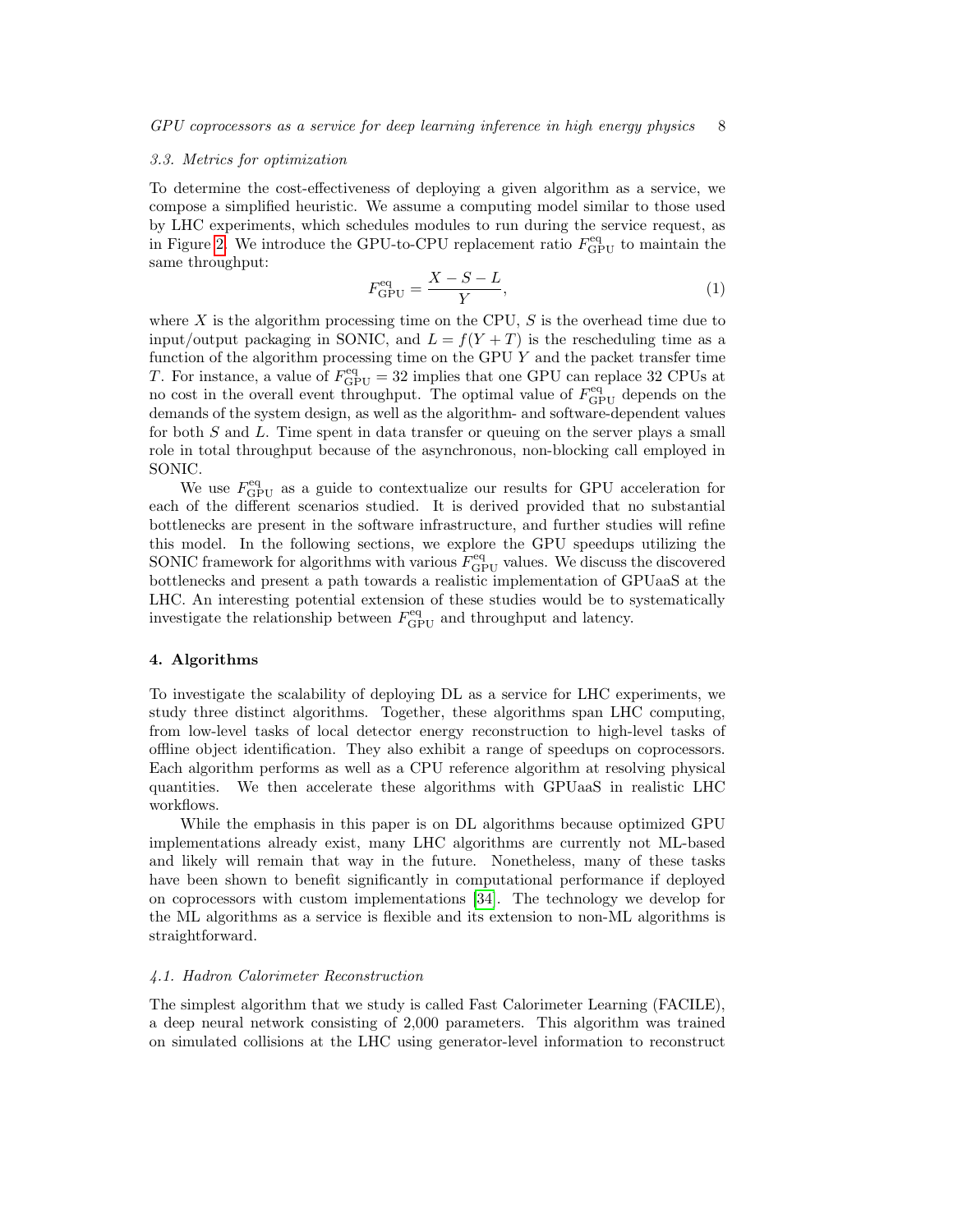the energy deposited by particles in the hadron calorimeter (HCAL) of the CMS experiment. FACILE uses 15 inputs that contain information about raw charge deposits, geometry, and the gain of the HCAL channel in question. FACILE consists of batch normalization layers and dense layers with rectified linear unit (ReLU) activation functions. The layers consist of 30, 20, 10, 5, and 3 neurons each, respectively.

The HCAL is a core component of LHC experiments and a prototypical subdetector for which to implement ML as-a-service reconstruction for several reasons.

First, good resolution in the HCAL is important for sensitive measurements in particle physics, such as events with a Higgs boson decaying to bottom quarks. We find that local and global objects reconstructed with FACILE have as good or better resolution compared to the nominal algorithm that does not use ML. Second, the nominal HCAL reconstruction algorithm in CMS requires 60 ms of CPU time, accounting for approximately 15% of the online computing budget [\[35\]](#page-21-19). FACILE offers a significant improvement in computing performance when operated as a service by reducing the CPU time to less than 7 ms, resulting in an estimated  $F_{\text{GPU}}^{\text{eq}} = 27$ , which we verify experimentally. The remote time (including 2 ms of GPU latency) is largely eliminated by the asynchronous, non-blocking ExternalWork feature employed by SONIC. Finally, by exploiting GPU performance for large batch sizes, FACILE offers enhanced physics potential by reconstructing all 16,000 HCAL channels in parallel with little added latency, instead of reconstructing only the highest energy channels.

In terms of physics and computational performance, FACILE is well-suited for both online and offline applications. We deploy it in both settings. For instance, we perform a high-bandwidth test designed to emulate, for the first time at scale, a realistic LHC online computing system with coprocessors as a service.

#### 4.2. Electron Regression

DeepCalo is a midsize convolutional neural network (CNN) trained for electron energy regression for the ATLAS detector. It operates at a higher, more abstract level compared to FACILE since it reconstructs the energy from an entire region of a calorimeter subdetector. Compared to nominal techniques, DeepCalo improves energy resolution and robustness against pileup, both of which are important for the HL-LHC [\[36\]](#page-21-20). The model is trained on electrons reconstructed from a Monte Carlo simulation of collisions spanning a wide range of energies. Each collision deposits energy in the electromagnetic calorimeter (ECAL) cells. These energy deposits are encoded as a  $56 \times 11$  pixel image with 4 channels that represents a 2D patch of the detector of width 0.175 in  $\eta$  and 0.270 in  $\phi$ . The 4 channels represent 4 separate layers of the ECAL and each pixel value represents the amount of energy deposited at that location and in that layer in  $\eta$  and  $\phi$ . Using these images, DeepCalo estimates the energy of the electron.

DeepCalo is composed of 1.8 million parameters. The first component of the CNN consists of 5 convolutional blocks. The first block performs a  $5\times 5$  convolution, followed by batch normalization and a leaky ReLU activation function. Each subsequent convolutional block performs a  $2 \times 2$  maximum pooling, followed by two instances of a sub-block consisting of a  $3 \times 3$  convolution, batch normalization, and a leaky ReLU activation function. The final component of DeepCalo consists of three fullyconnected layers, with the last layer producing a prediction for the electron energy.

In this study, we deploy DeepCalo as a service on GPU coprocessors for offline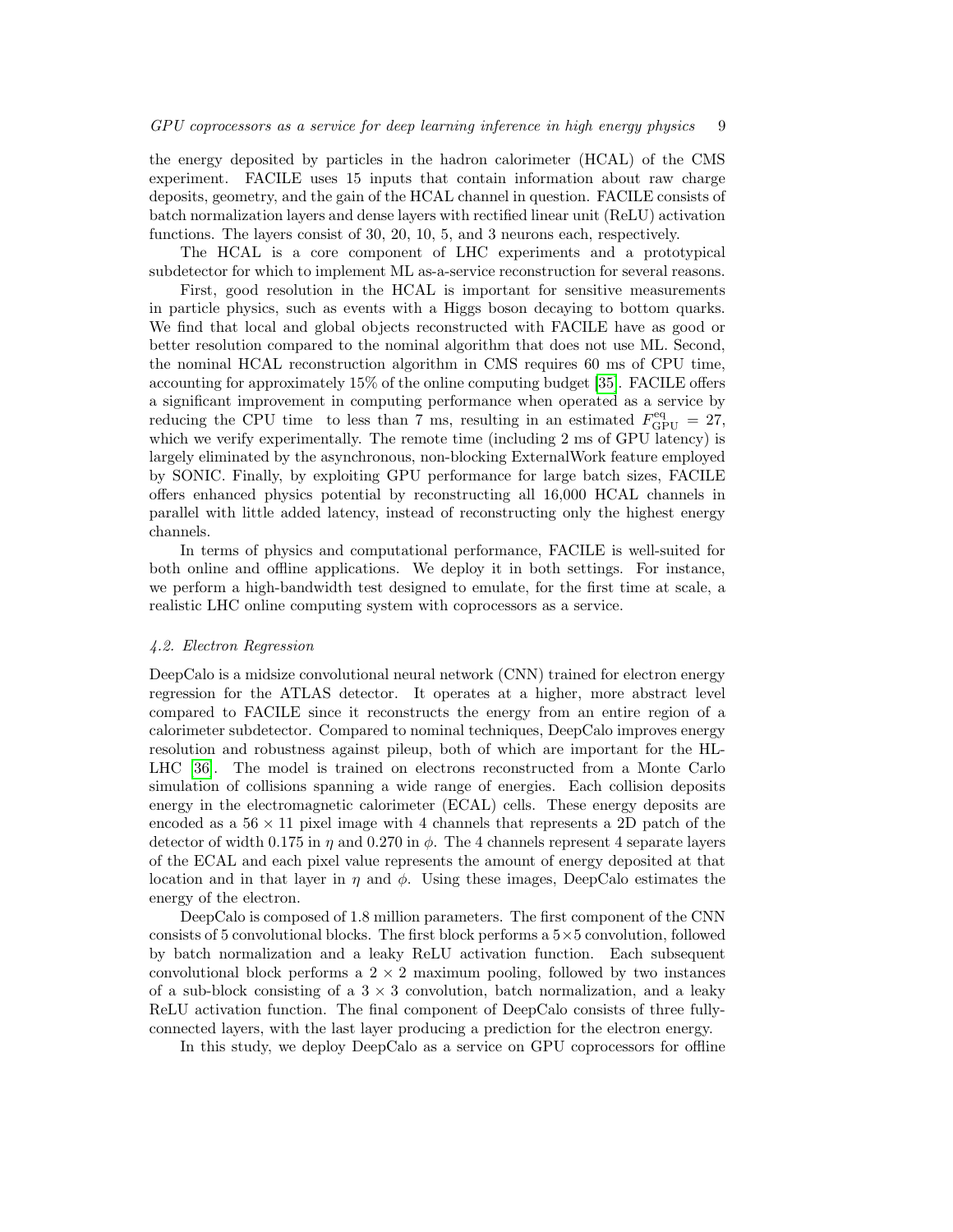reconstruction. In the offline test, we maximize the event throughput and compare the performance to on-site, CPU-based implementations. When deployed as a service, DeepCalo shows significant performance gains by reducing the latency per event from 75 to 1.5 ms and, when optimized, to 0.1 ms. This yields an estimated  $F_{\text{GPU}}^{\text{eq}} = 50$ (750) before (after) optimization.

# 4.3. Top Quark Tagging

ResNet-50 is a CNN composed of 23 million parameters, 49 convolutional layers of  $7\times7$ ,  $3\times3$ , and  $1\times1$  convolutions with "skip connections," and 1 fully-connected layer, which predicts 1000 class probabilities for natural images [\[37\]](#page-21-21). In earlier studies [\[26\]](#page-21-10), the ResNet-50 CNN architecture was re-purposed to identify events containing top quarks (top quark tagging). In addition, CMS has implemented similar CNN-based top quark tagging algorithms for offline reconstructions [\[38\]](#page-21-22). Another study [\[39\]](#page-22-0) showed that ResNet-50 could be modified to perform top quark tagging with performance rivaling leading ML algorithms. Of the three algorithms, ResNet-50 is the most complex and has the longest latency on GPU, and we estimate  $F_{\text{GPU}}^{\text{eq}} = 150$ . We choose it to enable benchmarking of a CPU-prohibitive algorithm as a service. In particular, ResNet-50 has a CPU latency of the order of seconds, which is prohibitively high for use even in offline reconstruction scenarios.

In Ref. [\[26\]](#page-21-10), we observed a speedup by orders of magnitude by deploying ResNet-50 as a service on FPGA coprocessors. In this study, we extend our earlier studies by deploying ResNet-50 as a service on GPU coprocessors in LHC workflows. This enables top quark tagging to be performed in offline reconstruction. ResNet-50 also serves as a prototypical large benchmark algorithm comparable in burden to other major tasks in LHC computing, such as tracking. The specifications and GPU utilization of the three algorithms are summarized in Table [1.](#page-9-1)

| GPU utilization are quoted at the point of maximum GPU throughput. |        |                      |                                             |    |              |                            |                        |  |
|--------------------------------------------------------------------|--------|----------------------|---------------------------------------------|----|--------------|----------------------------|------------------------|--|
| Algorithm $\Big  \frac{\Delta}{\text{size}}$                       | Batch  | Architecture<br>type | Trainable<br>parameters of layers per batch |    | Number GFLOP | GPU memory<br>usage $[GB]$ | GPU utilization<br>[%] |  |
| FACILE                                                             | 16.000 | Dense                | 2k                                          |    | 0.032        |                            | 20                     |  |
| DeepCalc                                                           | .5     | Convolutional        | 2M                                          | 13 | 0.43         | 2.6                        | 40                     |  |
|                                                                    |        |                      |                                             |    |              |                            |                        |  |

<span id="page-9-1"></span>Table 1. Summary of the specifications of each algorithm, including model parameters, GPU memory usage, and GPU utilization. The memory usage and

#### <span id="page-9-0"></span>5. GPU Performance Studies

For online computing, we integrate FACILE into the HLT, the second tier of CMS data acquisition. For offline computing, we consider all three algorithms in standalone workflows. The client is implemented based on SONIC in CMSSW with real inputs and conditions. We quantify the hardware and networking requirements to run these algorithms as a service in LHC computing. To achieve this, we measure the coprocessor throughput (in events processed per second), the number of servers and GPUs required to service a given number of clients, and the network bandwidth limitations (arising from on-premises and external sources) in both LHC computing clusters and on the Google Cloud Platform.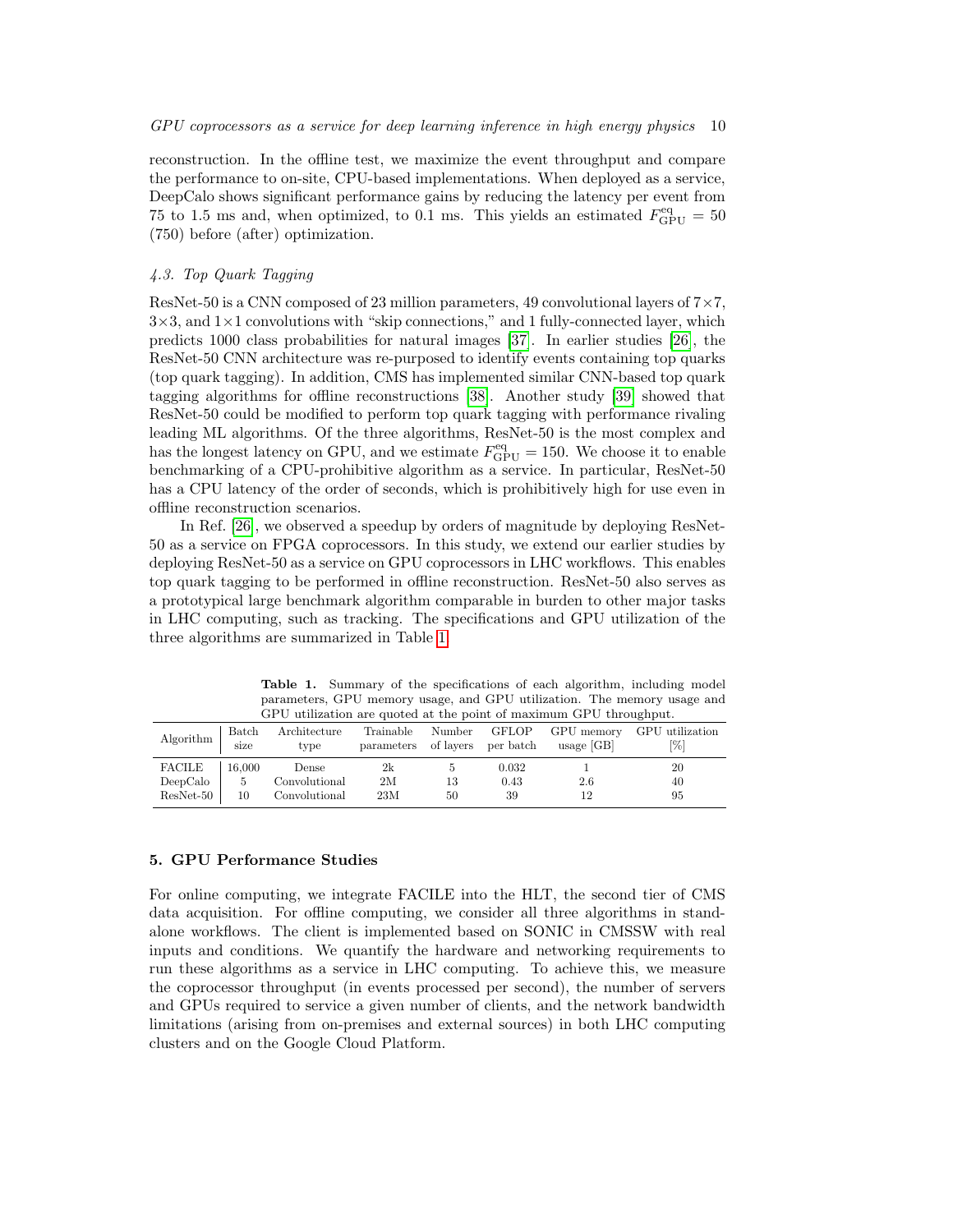We focus on achieving a hardware-efficient deployment of the algorithms by monitoring server properties and GPU utilization. We also measure how throughput scales with the number of GPUs by deploying many GPUs on a single server with a customized Google Kubernetes engine setup (as described in Section [5.3\)](#page-15-0). Finally, we investigate various optimizations for the GPUs to further increase the throughput. Ultimately, in Section [6,](#page-17-0) we apply our findings to determine the hardware and networking requirements to perform full-scale LHC computing with coprocessors as a service.

## 5.1. Online Computing

To study the use of coprocessors as a service in online computing, we run the full CMS HLT with local HCAL reconstruction performed by FACILE as a service. FACILE is particularly well-suited for an online computing application because the algorithm it replaces is responsible for 15% of the HLT latency per event. In this study, the clients are deployed as jobs running single-thread HLT instances on virtual machines in Google Cloud using the HEPCloud framework [\[40](#page-22-1)[–42\]](#page-22-2). HEPCloud deploys jobs submitted on batch systems to CPU instances created dynamically at a cloud computing site. The jobs are synchronized by adding a waiting period such that each job begins processing information only when all jobs are ready. This ensures that all jobs send calls to the GPU server during the same time period, enabling an accurate measurement of GPU and network throughput. Since FACILE has a small GPU latency (2 ms) compared to the HLT (500 ms), it proved essential to run on CPUs absent of other jobs for a realistic emulation of the current system of dedicated HLT cores. The cloud enabled this by reducing systematic uncertainties arising from shared CPUs on-premises. The server was deployed at the same site and consisted of a Google compute instance with either 1 or 4 NVIDIA Tesla V100 GPUs. This client-server configuration realistically emulates a fraction of the dedicated HLT CPU farm at CERN with the addition of as-a-service computing.

The results of this test are shown in Figure [3.](#page-11-0) Each client is allotted 7,000 simulated LHC benchmark timing events. The timing distribution for the HLT running FACILE as a service is shown in the top panel for servers with 1 or 4 GPUs in red and blue violins. The average time to run the nominal HLT algorithm locally on the CPU is shown in a dotted black line. For fewer than 500 clients, a decrease of approximately 10% in the total time is observed with FACILE as a service with 1 GPU when compared to the nominal algorithm. This largely eliminates the CPU burden of HCAL reconstruction. Since the HLT farm at CERN operates under latency restrictions, this demonstrates an opportunity to increase the throughput of the current trigger system by 10%, or alternatively, partitioning 10% of the existing machines to be used for other tasks. An increase in aggregate HLT latency occurs only above 300 clients for a single GPU, and above 1,000 clients for 4 GPUs. This increase represents the point where GPU throughput limitations begin to dominate, indicating that at least 300 HLT instances can be serviced by a single GPU without penalty. This slightly exceeds our expectation of 180 HLT instances, based on our computation of  $\vec{F}_{\text{GPU}}^{\text{eq}} = 27$  divided by the 15% CPU time fraction, but confirms the overall scaling. As a result, we conclude that operating reconstruction as a service is more efficient than having GPUs directly connected to CPUs. We explore this further by describing a scale design in Section [6.](#page-17-0) We note that the long tails in the figure are caused by scheduler assignments where fewer jobs are run on certain machines,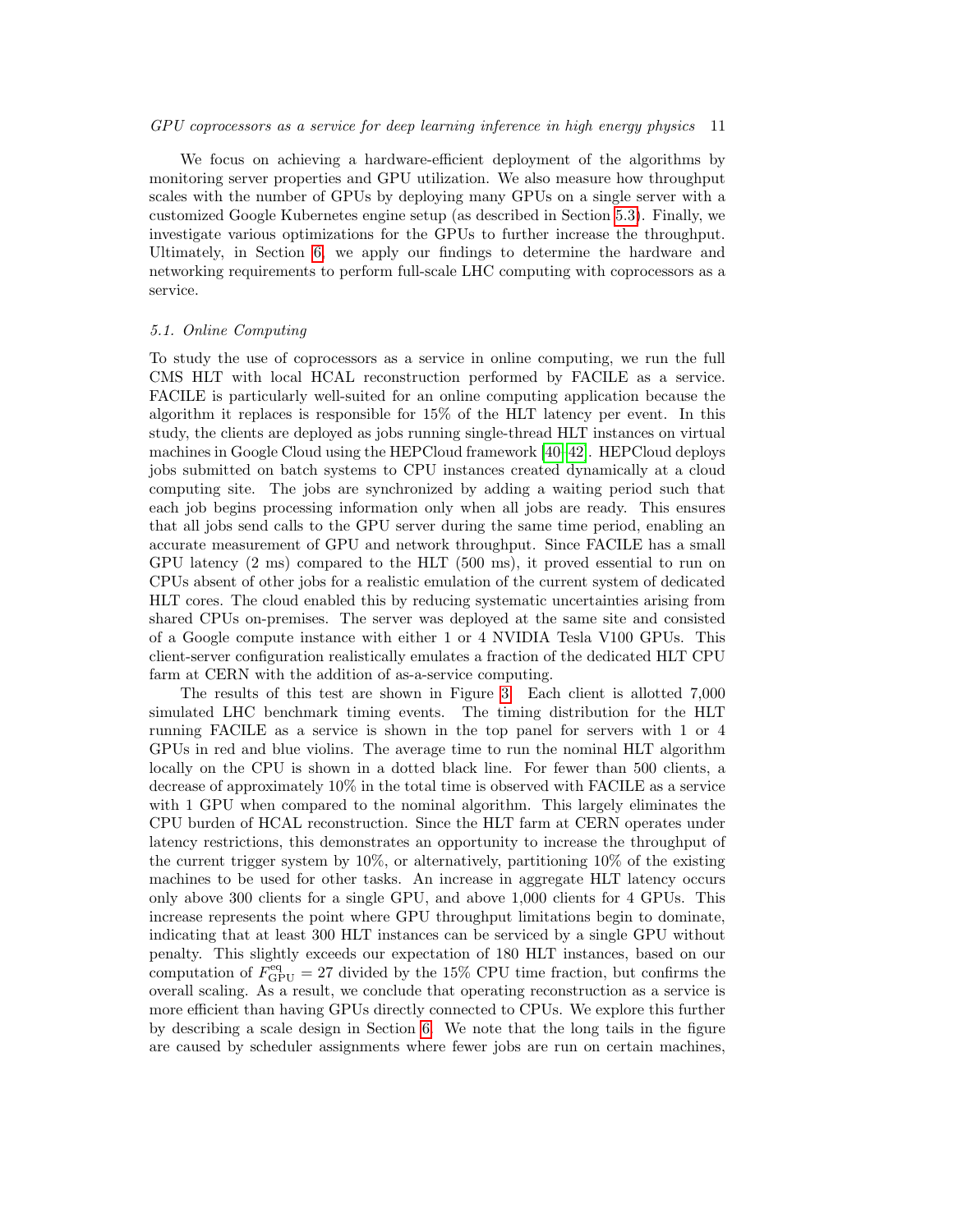

<span id="page-11-0"></span>Figure 3. The distribution of the total time (including median and whiskers) to run the high level trigger with the HCAL reconstruction performed with FACILE as a service (upper). Servers with 1 and 4 GPUs are shown as red and blue violins. The average time taken to process the same events using the nominal HCAL reconstruction is shown as a dotted black line. High level trigger throughput running FACILE for servers with 1 and 4 GPUs in red and blue markers, respectively (lower).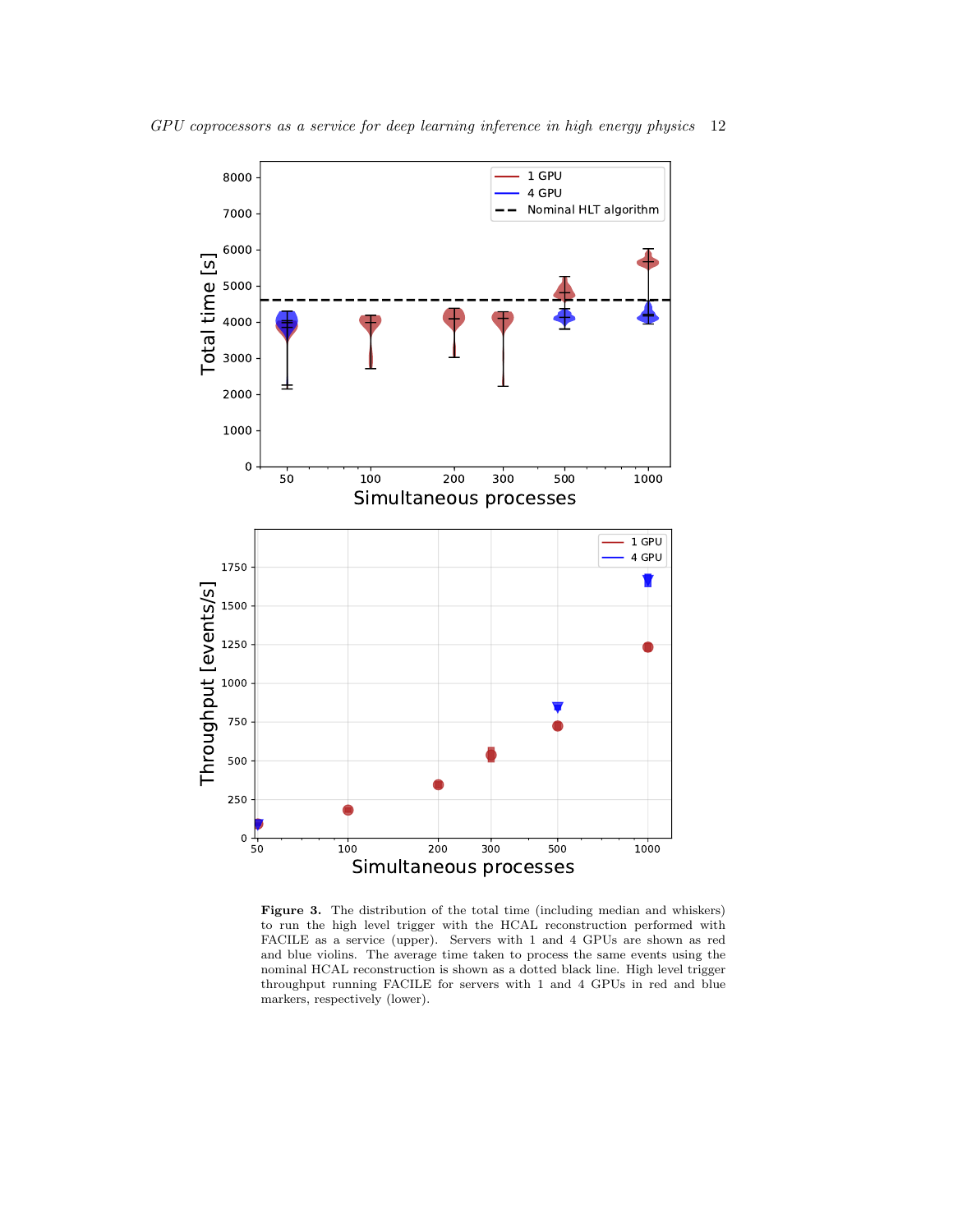leading to improved throughput for a small number of jobs, but a negligible effect in overall throughput.

The HLT throughput with FACILE as a service is shown in the bottom panel of Figure [3.](#page-11-0) For the single GPU server (red circles), the throughput asymptotes above 300 simultaneous processes, while for the 4 GPU server (blue triangles), it does not yet asymptote even up to 1,000 simultaneous processes.

# 5.2. Offline Reconstruction



<span id="page-12-0"></span>Figure 4. Diagram of the architecture for large-scale processing using GPU as a service. In this scenario, a GPU server within Google Cloud (right) is used to serve many offline computing centers processing LHC data (left). The calls are sent remotely over the internet as gRPC requests.

In the offline computing scenario, a single GPU service can be used by several remote computing clusters at the same time as depicted in Figure [4.](#page-12-0) We investigate the use of FACILE, DeepCalo, and ResNet-50 for LHC offline computing by executing a dedicated workflow process for each model. Our tests assume a benchmark LHC computing throughput of 5,000 events per second, and we estimate the coprocessors necessary to attain this. The processing of each model includes realistic input, formatting, and output steps. To emulate a realistic global offline computing scenario with CPU workers, as shown in Figure [4,](#page-12-0) we deploy clients to CPU clusters at MIT and Fermilab. These CPUs send gRPC requests over the internet to servers in Google Cloud's us-central1-a zone in Council Bluffs, Iowa. While not shown here, we repeated these same tests on-premises going from on-site CPUs to the GPU with Google Cloud and we observed nearly identical throughput saturation and networking effects to the tests observed when going from a remote location to the same GPU within Google Cloud. This implies that communication over distance is reliable at the network bandwidths of interest.

5.2.1. FACILE The throughput of FACILE as a service is shown for different numbers of clients and GPUs in Figure [5.](#page-13-0) A server with a single GPU is found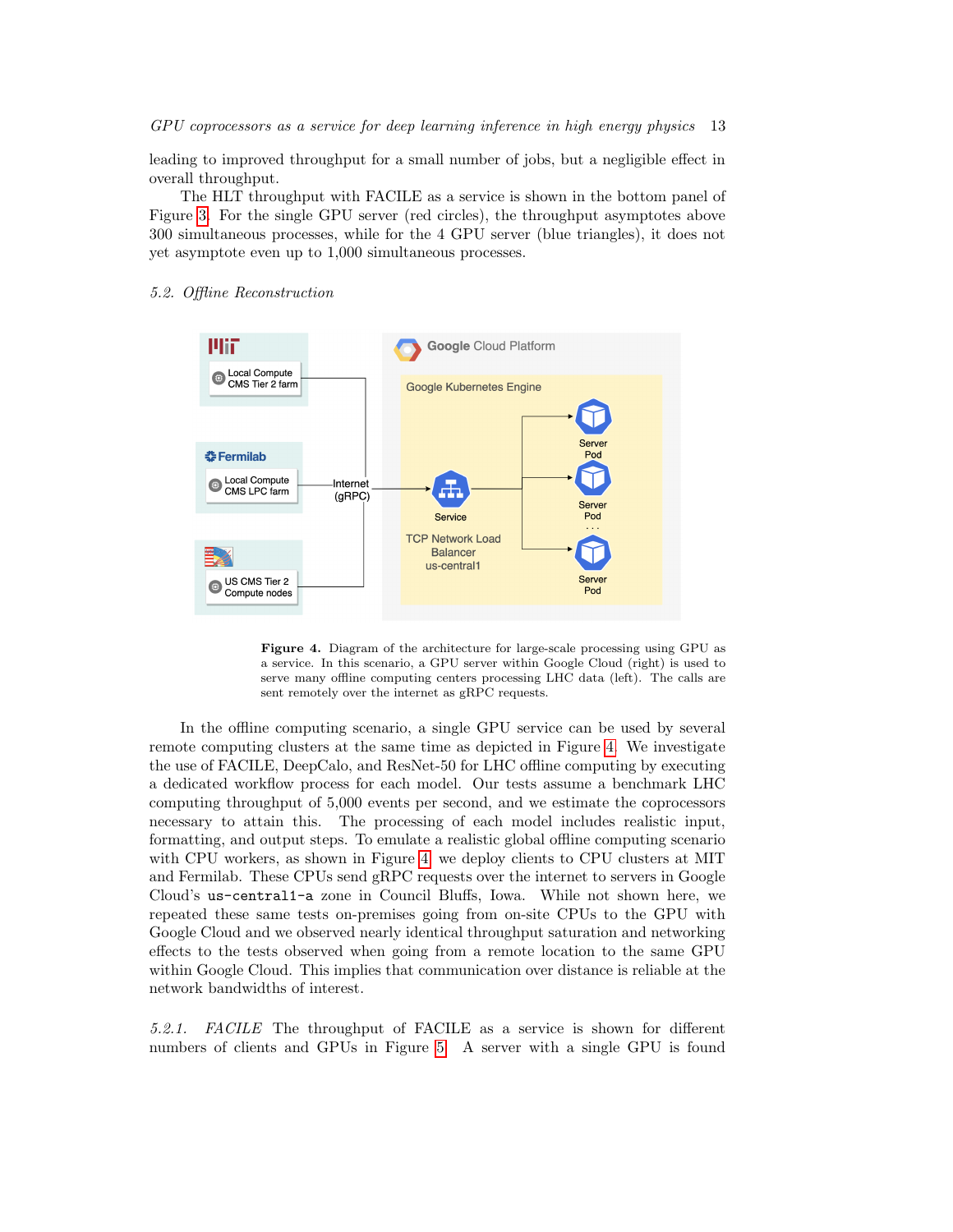

<span id="page-13-0"></span>Figure 5. The throughput of FACILE operated as a service in events per second versus the number of simultaneous clients. The marker indicates the mean and the error bars indicate the standard deviation. The throughput tests are repeated with 1, 4, 8, and 24 GPUs connected to the server, represented by red circles, orange triangles, green diamonds, and pink hexagons, respectively. The network bandwidth from the transfer of inputs from the client to the server is shown on the right vertical axis.

to saturate at a throughput of 500 inferences per second for a V100 GPU. This limit is due to the hardware latency and occurs above 50 clients. The V100 GPU is used because it offers a 10–20% gain over other GPU models.

As we increase the number of GPUs on the server using a customized Google Kubernetes Engine setup (see [5.3.2,](#page-16-0) we find that the throughput scales linearly and with high efficiency. Servers with 4 and 8 GPU saturate at approximately 2,000 and 4,000 inferences per second, as shown in Figure [5,](#page-13-0) respectively. Therefore, the LHC throughput requirement can be satisfied by a single 10 GPU server. This indicates that the Google Kubernetes Engine employed here is an efficient way to increase the throughput. The 24 GPU server test with 2,000 clients, in pink, is designed to probe the limit on network bandwidth between the LHC clusters and Google Cloud. This test becomes limited by a network bottleneck of unknown origin and we observe a peak bandwidth exceeding 70 Gb/s. The number of clients at which saturation occurs also scales with the number of GPUs; for example, the 4 GPU server in orange does not saturate until nearly 500 clients. We note that we were not able to plot out the entire throughput distributions due to the expense of each test.

The throughput is highly sensitive to the server configuration. Initially, we deployed a server with a single 4 CPU ingress node handing off the request to nodes with GPUs. These tests proved to be limited to a throughput of 1,500 inferences per second (12 Gb/s) regardless of client number, indicating there was a bandwidth limitation at the destination rather than between MIT and Google Cloud. As a result, we iteratively reconfigured our server to deploy multiple machines behind a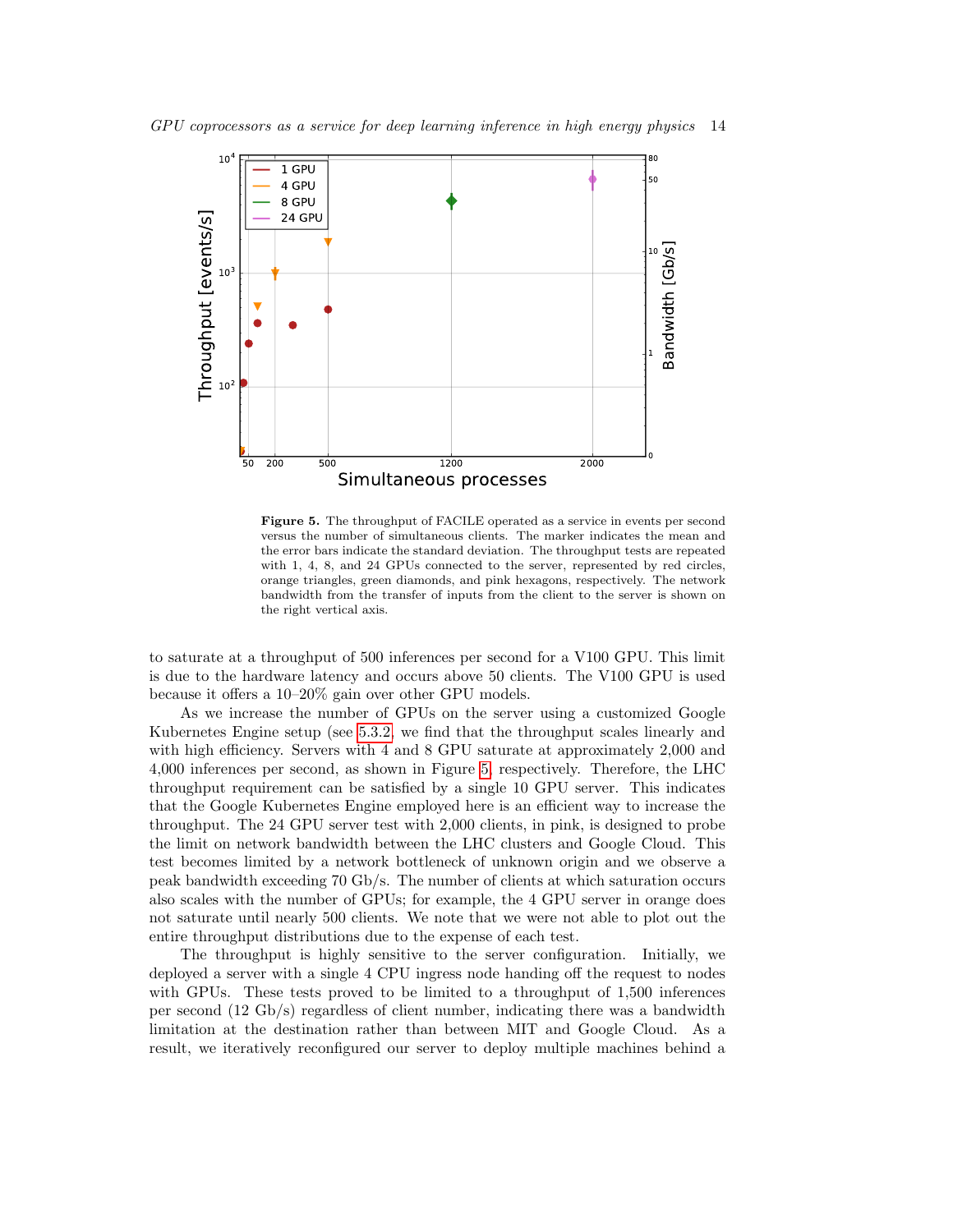

<span id="page-14-0"></span>Figure 6. The throughput of DeepCalo as a service on an NVIDIA V100 GPU in events per second versus the number of simultaneous clients. The markers indicate the mean throughput and the error bars indicate the standard deviation. With server side optimizations, the batch size is configured dynamically to prefer a batch of 250 or 500 (as explained in Section [5.3.1\)](#page-15-1) and to use five concurrent model executions. The network bandwidth from the transfer of inputs from the client to the server is shown on the right vertical axis.

load balancer, as described in Section [5.3.2.](#page-16-0)

5.2.2. DeepCalo As DeepCalo performs an image classification task, we expect it to be computationally bound rather than bandwidth limited. In our studies, we investigate the application of DeepCalo in offline reconstruction, which is throughput limited. We evaluate the performance of running DeepCalo as a service by running up to 1,000 clients on-premises on Fermilab's computing cluster and deploying a GPU server in Google cloud. We set the batch size to 5 because this is the approximate number of electrons expected per reconstructed collision in a realistic LHC scenario.

We consider the case of a single NVIDIA V100 GPU server deployed on Google Cloud. The results are shown in Figure [6.](#page-14-0) For a batch size of 5, the throughput increases rapidly until 20 simultaneous clients, and it saturates at 680 events per second between 20 and 50 simultaneous clients. At 200 simultaneous clients, the utilization of the GPU saturates at 45% and the bandwidth peaks at 270 Mb/s, suggesting that the batch size is limiting GPU utilization. Further optimizations to DeepCalo, namely dynamic batching, are discussed in Section [5.3.1.](#page-15-1)

In a previous study, the latency on four Xeon E5-2698 CPUs was found to be 15 ms per electron–or 75 ms for an event of 5 electrons [\[36\]](#page-21-20). With our baseline GPU performance, we compute 680 events per second or 1.5 ms per event. We also observe a factor of 50 improvement in the throughput.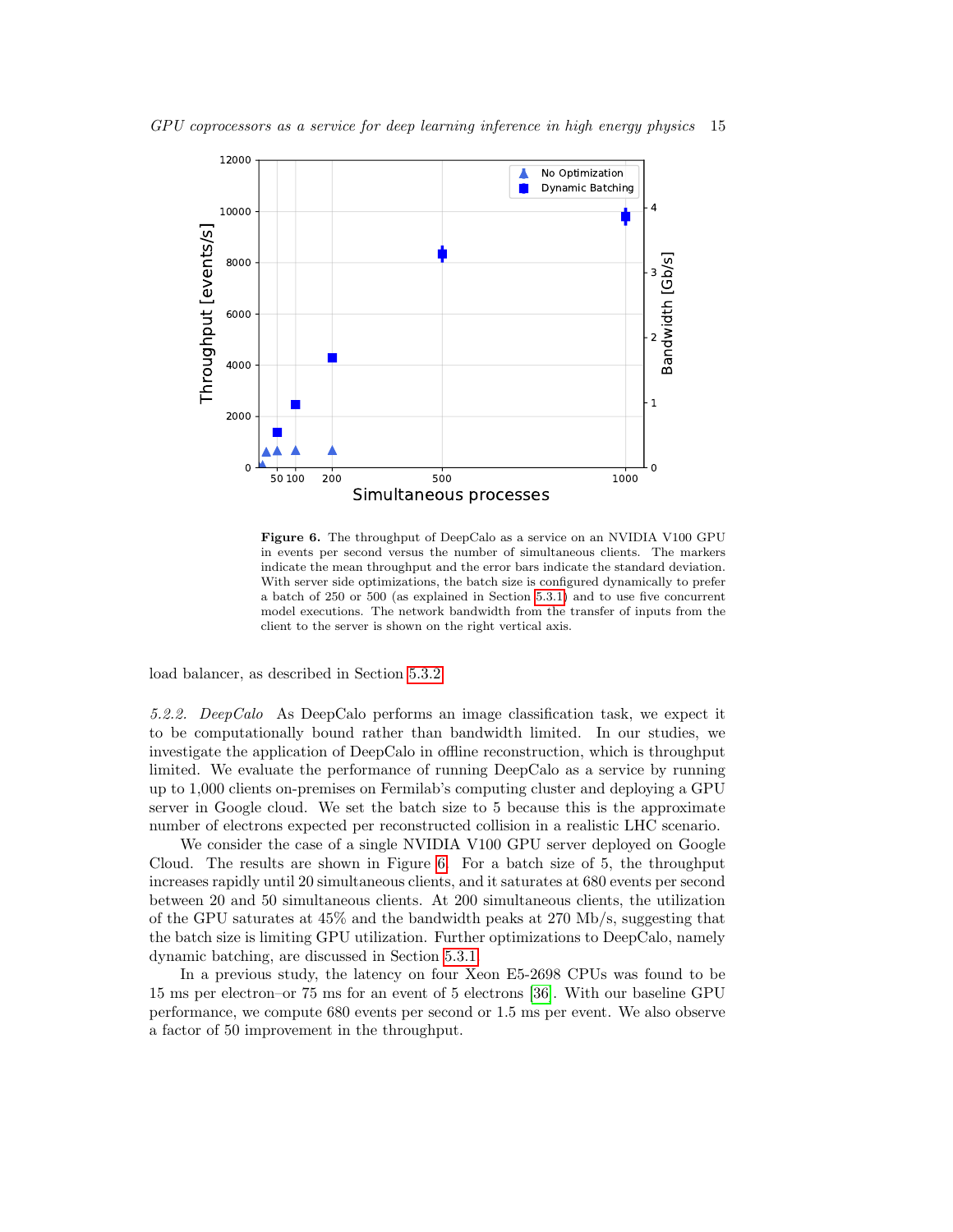5.2.3. ResNet-50 ResNet-50 is deployed as a service with clients on Fermilab's computing cluster and servers with 1, 4, and 8 NVIDIA Tesla T4 GPUs in Google Cloud. The throughput obtained using ResNet-50 are shown in Figure [7.](#page-15-2) A single GPU server saturates at 25 (batch 10) inferences per second, at about 10 clients. We find that the throughput scales linearly with the number of GPUs, although with approximately 85% efficiency, slightly lower than for FACILE.



<span id="page-15-2"></span>Figure 7. Throughput of ResNet-50 as a service in events per second versus the number of simultaneous clients. The markers indicate the mean throughput and the error bars indicate the standard deviation. The throughput tests are repeated with 1, 4, and 8 GPUs connected to the server, represented by yellow triangles, gold squares, and orange circles, respectively. The network bandwidth from the transfer of inputs from the client to the server is shown on the right vertical axis.

## <span id="page-15-0"></span>5.3. Optimizations

<span id="page-15-1"></span>5.3.1. Dynamic Batching Dynamic batching is a feature of the Triton Inference Server that serves to increase both the throughput and hardware efficiency. It performs an added server-side queue of requests from the client until an optimal batch size is reached. The performance gains of dynamic batching are also related to the "instance groups," or simultaneous executions of a model. This poses an optimization problem between the dynamic batch size and model concurrency. The use of dynamic batching is particularly interesting in that it circumvents the LHC computing paradigm of splitting computations on an event-by-event basis. Here, multiple events can be processed simultaneously within a single computation, without redesigning the computing model. We stress that this type of scheduling is only beneficial when GPUs are servicing a large number of parallel processes.

In the initial DeepCalo measurements, we found that the choice of batch size limited the utilization and throughput of the GPU. In our studies, we found that a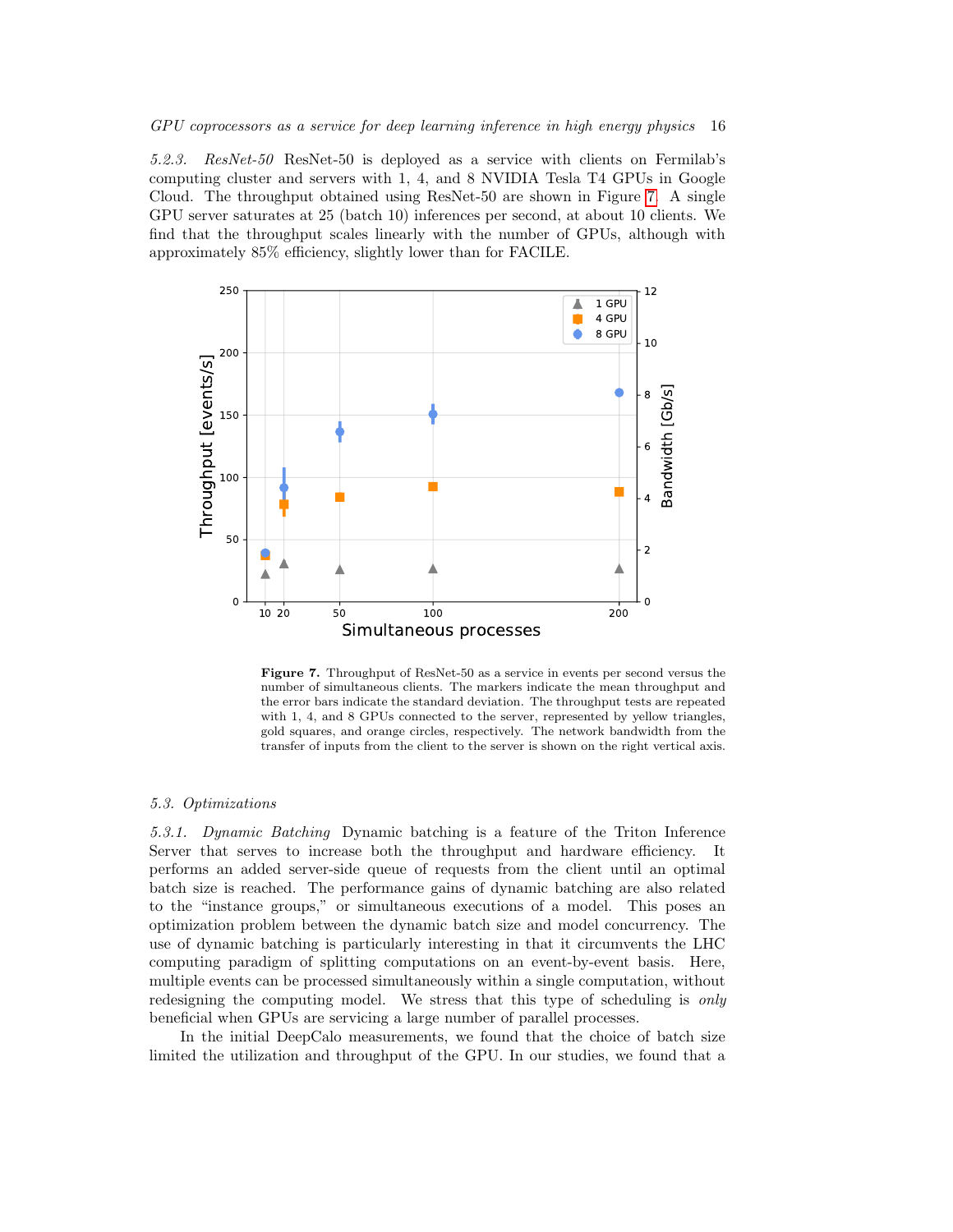low number of model execution instances and a high dynamic batch size yielded the best throughput result. Figure [6](#page-14-0) shows the throughput gains when using dynamic batching. At 200 simultaneous clients, the throughput shows no signs of saturation; at this point, the throughput is about 4,200 events per second, representing a factor of 6 improvement. When extended to 1,000 simultaneous clients, the throughput reaches 9,800 events per second, representing a factor of 14 gain in throughput, and the GPU utilization increases to  $80\%$ . At 1,000 clients, the bandwidth peaks at 3.9 Gb/s, which is roughly the same bandwidth limit observed with FACILE. On the other hand, dynamic batching for FACILE yielded no gain in throughput. We conclude that the most significant gains of dynamic batching are found for large models that naturally operate with small batch sizes.

<span id="page-16-0"></span>5.3.2. Server optimization and monitoring We performed tests on many different combinations of computing hardware, which provided us with a deeper understanding of networking limitations within Google Cloud and on-premises data centers. Even though the Triton Inference Server does not consume significant CPU power, the number of CPU cores provisioned for the node did have an impact on the maximum ingress bandwidth reached in our early tests.

To scale the GPU throughput in flexibly, we deployed a Google Kubernetes Engine cluster for server side workloads. The cluster was configured using a Deployment and ReplicaSet [\[43\]](#page-22-3), which control Pods, groups of one or more containers with shared storage and network and a specification to run the containers [\[44\]](#page-22-4), and their resource requests. Additionally, a load balancing service was deployed which distributed incoming network traffic among the Pods. We implemented Prometheusbased monitoring [\[45\]](#page-22-5) of overall system health and inference statistics. All metrics were visualized through a Grafana [\[46\]](#page-22-6) instance, also deployed in the same cluster.

We note a Pods contents are always co-located and co-scheduled, and run in a shared context within Kubernetes Nodes [\[44\]](#page-22-4). We kept the Pod to Node ratio at 1:1 throughout the studies, with each Pod running an instance of Triton Inference Server (v20.02-py3) from the NVIDIA Docker repository.

It can be naively assumed that a small instance n1-standard-2 with 2 vCPUs, 7.5 GB of memory, and different GPU configurations (1, 2, 4, 8) would be able to handle the workload. However, Google Cloud imposes a hard limit on network bandwith per virtual CPU (vCPU). After performing several tests, we found that horizontal scaling would allow us to increase our ingress bandwidth since Google Cloud imposes a hard limit on network bandwidth at 2 Gb/s per vCPU up to a theoretical maximum of 16 Gb/s for each virtual machine [\[43\]](#page-22-3).

Given these parameters, the ideal setup for optimizing ingress bandwidth was to provision multiple Pods on 16-vCPU machines with fewer GPUs per Pod. For GPUintensive tests, we took advantage of having a single point of entry through Kubernetes load balancing and provisioning multiple identical Pods, where the sum of the GPUs attached to each Pod is the total GPU requirement.

5.3.3. Future optimizations Throughout these tests, we monitored the GPU utilization. ResNet-50 largely saturated GPU utilization, whereas FACILE and DeepCalo used 20% and 45% of the GPU, respectively. This indicates the throughput is batch limited. Throughput and GPU utilization can be optimized using dynamic batching for DeepCalo, as described above, but not for FACILE. Follow-up studies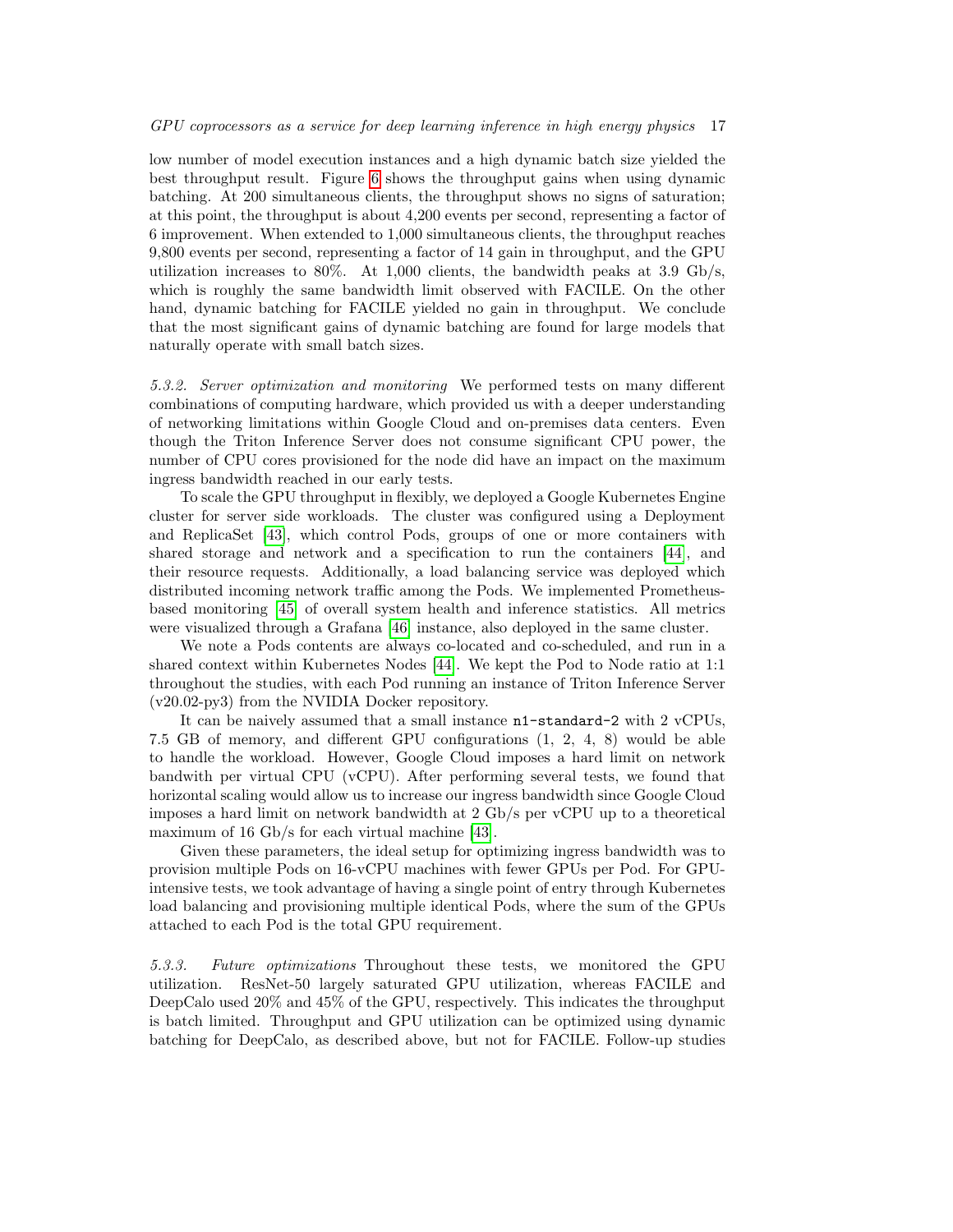will investigate optimizations for small models like FACILE.

### <span id="page-17-0"></span>6. Scaling

We now apply our findings to determine the GPU resources, networking and compute resources required for a modified LHC computing system in which algorithms with large speedups on coprocessors are deployed as a service. To assess the amount needed, we compute the required resources for the scaling of the three algorithms in either the HLT or offline computing cases. As a benchmark, we use the plateau performance numbers measured per GPU for each of the algorithms. We summarize these in Table [2.](#page-17-1) As an estimate of the total amount of required resources, we make some assumptions for the typical latency and throughput that we would expect for the online reconstruction and offline reconstruction. We emphasize that these numbers are approximate and used here for illustrative purposes.

<span id="page-17-1"></span>Table 2. Summary of the three algorithms in terms of replacement with respect to a CPU  $(F_{\mathrm{GPU}}^{\mathrm{eq}})$ , inferences per second, individual packet size (Mb), and network bandwidth per GPU (Gb/s). These numbers are quoted for the desired batch per event. The asterisk (∗) identifies an algorithm using dynamic batching.

| Algorithm     | $F_{\text{GPU}}^{\text{eq}}$ | Inf./s<br>[Hz] | Size/batch<br>[Mb] | Throughput/GPU<br>[Gb/s] |
|---------------|------------------------------|----------------|--------------------|--------------------------|
| <b>FACILE</b> | 27                           | 500            | 7.7                | 3.9                      |
| DeepCalc      | 50                           | 680            | 0.4                | 0.3                      |
| $DeepCalc^*$  | 750                          | 9,800          | 0.4                | 3.9                      |
| ResNet50      | 150                          | 25             | 48.2               | 1.2                      |

A typical LHC HLT consists of 1,000 servers, each with 32 cores, for a total of 32,000 CPU cores. This system is designed to process events at a rate of 100,000 events per second. The goal of the HLT is decide whether the event is sufficiently interesting to preserve for further reconstruction. As a consequence, the HLT performs a sequential, tiered reconstruction and filtering of the event and immediately rejects the event if it fails any filter in the sequence in order to prevent further reconstruction [\[47,](#page-22-7) [48\]](#page-22-8). With an emulated HLT, we find that a single GPU running FACILE can serve 300–500 different HLT nodes while preserving a 10% reduction in the per event throughput. This means that roughly 100 GPUs are needed to serve FACILE for the whole HLT. Moreover, if 100 GPUs were added to the system, 10% or 3,200 CPU cores could be removed from the system. We emphasize that FACILE represents only the tip of the iceberg in the use of deep learning in lowlevel reconstruction at the LHC. The algorithm uses less than a tenth of the GPU memory, and its GFLOP is less than a tenth of the other algorithms (see Table [1\)](#page-9-1). As a result, it can be extended to carry out sophisticated reconstruction tasks (thus merging multiple algorithms) without large increases in latency.

While there is a significant reduction in the number of processing cores, there is an increase in network usage. With each GPU, an additional network bandwidth of 3.9 Gb/s is required. A server of 10 GPUs would thus require 40 Gb/s while simultaneously serving 100 HLT servers (3,200 cores). While this bandwidth is large,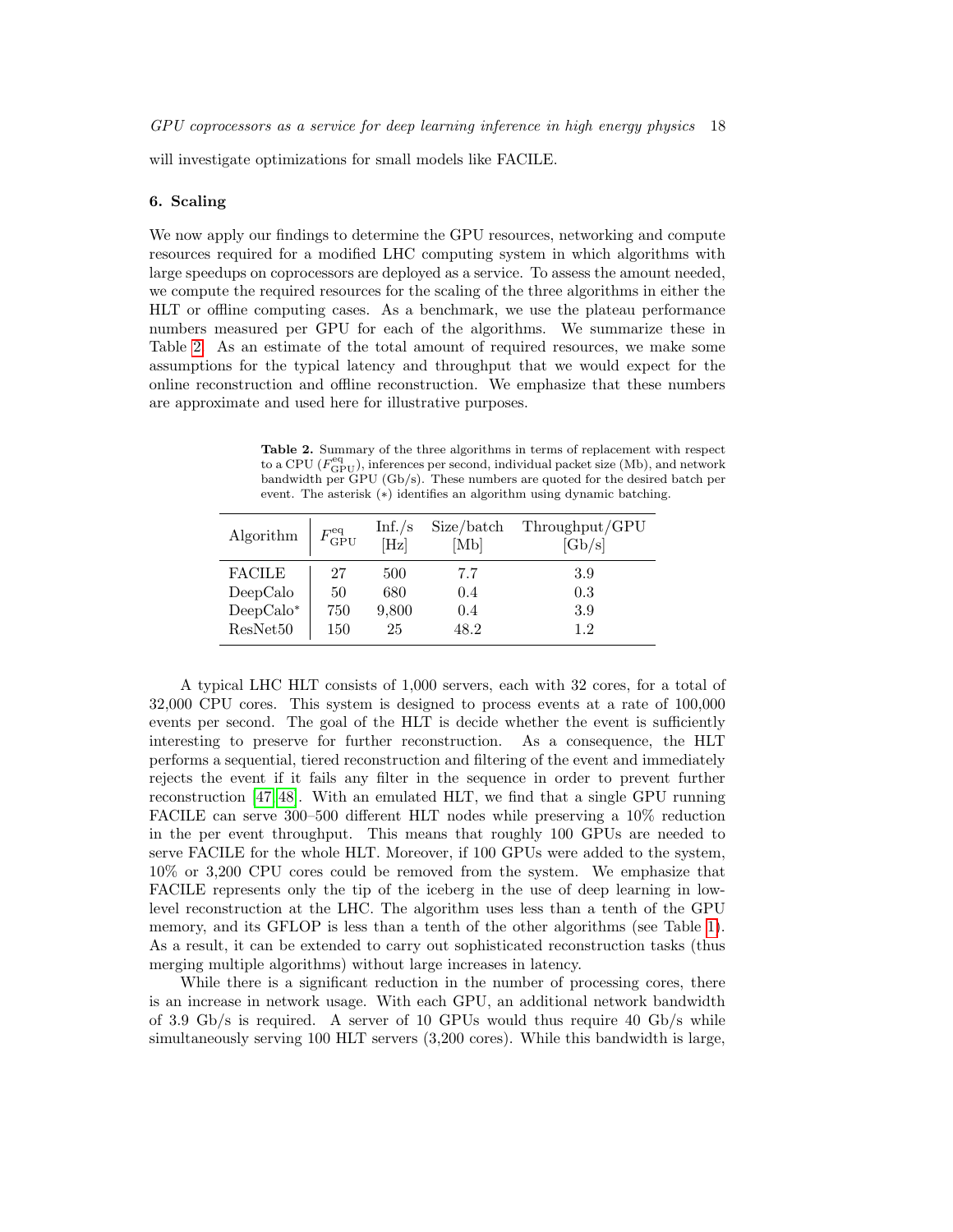it is already attainable. A setup of one 10 GPU server, serving 100 HLT servers, would be a logical design for the system that could be implemented with existing technology.

Lastly, we consider the option of adapting the DeepCalo algorithm or ResNet-50 to run in the HLT with our benchmark batch values. We expect that a 4 GPU server with a bandwidth of 16 Gb/s would be sufficient to run DeepCalo for the whole HLT system. ResNet-50 with the default batch size of 10 images would require 1,600 GPUs with a total added bandwidth of 1.9 Tb/s. The large number of GPUs and the large bandwidth would require significant and costly modifications to the design of the current HLT, making it impractical. However, a ResNet-50 implemenation using a batch size of 1, or equivalently an inference rate below the expectation for a batch size of 1 by applying the algorithm only to some events, would result in a comparable number of GPU servers to FACILE. This conclusion meshes well with the fact that high-energy top quark candidates are relatively rare so it may be reasonable to run a ResNet-50 top quark tagging algorithm once or less per event.

Offline computing at the scale of a single LHC experiment consists of computing clusters that provide a total of roughly 150,000 CPU cores. Event reconstruction times are on the order of 30 s per event, yielding a throughput of 5,000 reconstructed events per second. If we were to run FACILE in this system, a single server of 10 GPUs operating with a bandwidth of 39 Gb/s would be able to sustain the full reconstruction load. Applying the same scaling for DeepCalo, we find that 1 GPU would be sufficient to run the reconstruction for a whole LHC experiment. Lastly, for ResNet-50 at a batch size of 10, a setup of 200 GPUs with 240 Gb/s bandwidth would be sufficient to support 150,000 cores. In this case, with ResNet-50 applied to all reconstructed events, a realistic scenario would consist of 10 separate GPU servers, each running with 24 Gb/s bandwidth. In contrast, for ResNet-50 inference on CPUs with a batch size of 10, the reconstruction time per event would increase by 18 s. This would require a 60% increase in the computing clusters or an additional 90,000 cores to sustain the same throughput.

In the context of LHC algorithms, DL algorithms are being developed at all levels of the detector reconstruction. Algorithms that run on aggregate event properties are comparable in size to ResNet-50. The full collection of particles in a collision after reconstruction is found to be on the order of 1,000 particles per event [\[49\]](#page-22-9). Given the number of particles, a computation of the event size ranges from 0.5–2.5 Mb, which is less than size of single event requests performed in tests with FACILE. Consequently, we observe that data rates and throughput for future LHC algorithms are comparable to that of the results presented with FACILE. Therefore, at no added complexity in networking or design, the framework presented in this paper can be extended for algorithms designed for the future particle reconstruction at the LHC.

## <span id="page-18-0"></span>7. Conclusion

We have demonstrated a core framework that enables the use of deep learning (DL) as a service with direct applications to the processing of LHC data. Our framework, Services for Optimized Network Inference on Coprocessors (SONIC), utilizes gRPC to perform asynchronous, non-blocking calls to a GPU server. Our server infrastructure can address both small and large scale use cases. With our infrastructure, we have tested three algorithms that span a large space of ML model complexities and batch sizes. Together, these algorithms serve as benchmarks for a wide array of LHC reconstruction tasks. In each case, we have measured the algorithm throughput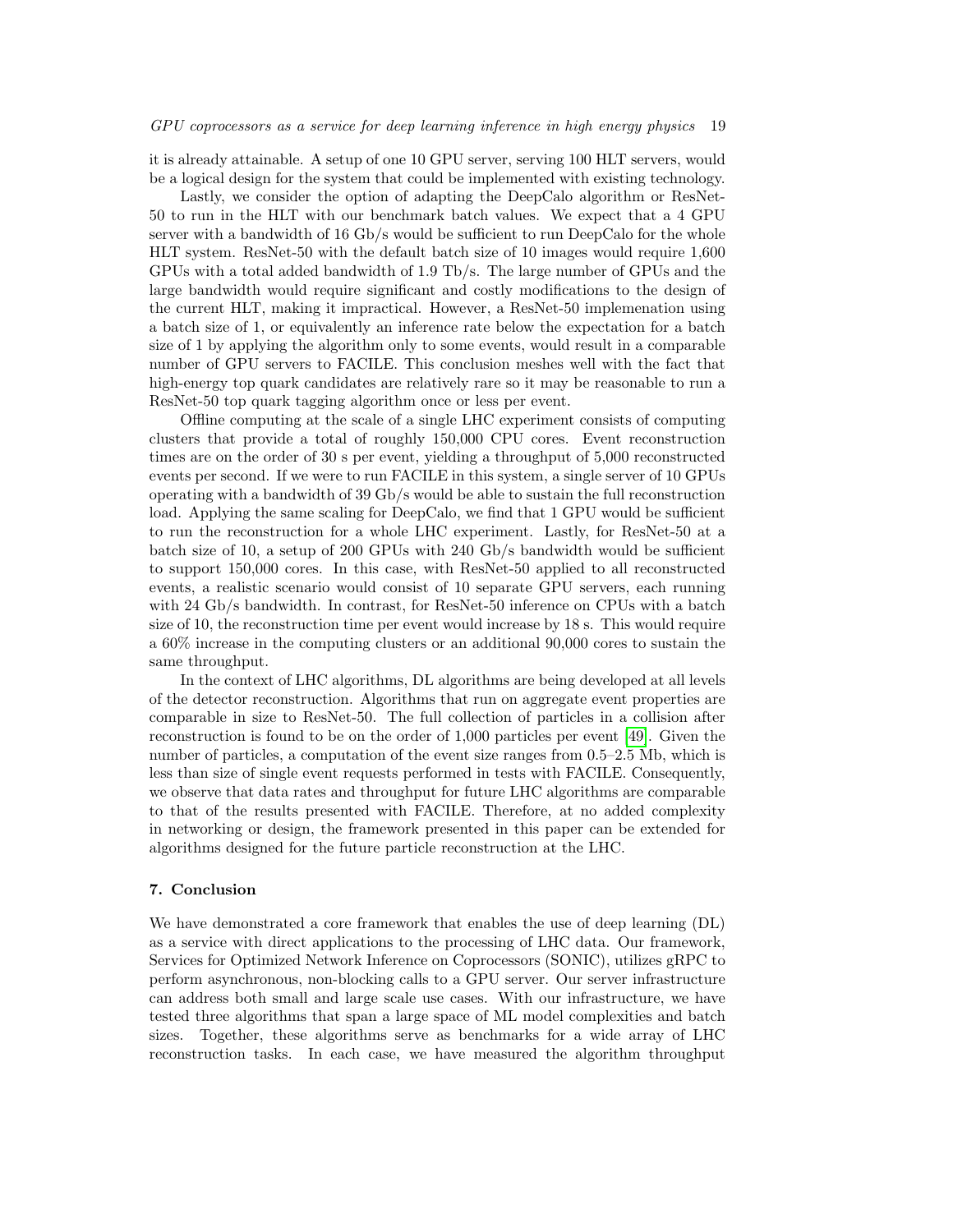and demonstrated comparable throughput for as-a-service computing both remotely and on-site. We fully integrated a DL algorithm called Fast Calorimeter Learning (FACILE) for LHC reconstruction in the high-level trigger (HLT), the second tier of the LHC data processing and filter, and we found that this algorithm can lead to a 10% overall reduction in the computing demands. This latency reduction is almost equivalent to removing the hadron calorimeter reconstruction latency from the HLT entirely, and it matches the expected optimal performance when performing standalone algorithmic tests. Finally, we demonstrated the use of FACILE, DeepCalo, and ResNet-50 for offline reconstruction. A server implementation in the cloud was found to operate at data rates and inference times comparable to the demands set by LHC offline reconstruction. This is a concrete validation of the SONIC framework, demonstrating the viability of coprocessors as a service on representative scales for LHC computing.

While our focus was on accelerating DL algorithms with GPUs, this work can be applied to any algorithm that can be implemented on a GPU and appropriately integrated into a GPU server. This work is largely agnostic to the hardware and software implementations of the algorithm and can be adapted for other types of coprocessors and other scientific experiments. As DL accelerator tools are constantly evolving and improving, we expect the speedups observed in this paper to become even larger.

From our studies, we delineated certain considerations for designing an optimal system with GPUs-as-a-service (GPUaaS) for the LHC. In particular, an optimized scheduling framework is needed to ensure that remote operations of algorithms incur minimal losses in performance. Additionally, sufficient bandwidth is needed to ensure that the full performance of the accelerator servers can be achieved for both remote and local as-a-service operation. Finally, both a load balancer and an optimized and flexible server infrastructure are needed to ensure robust operation. In this paper, we have demonstrated that all of these demands can be met with existing resources.

In the context of physics performance, our results lead to direct performance improvements that can be implemented immediately in the LHC computing model. In particular, we found that: (1) DL inference as a service can enable a significant increase in event throughput, (2) algorithms with complexities not previously attainable can be operated in the LHC reconstruction workflow, (3) optimized versions of algorithms can be implemented without disrupting the existing computing model, and (4) simultaneous multi-event processing is achievable in the reconstruction workflow. Concurrently with these studies, an extensive suite of new DL techniques for LHC reconstruction have been developed [\[50](#page-22-10)[–63\]](#page-22-11). The current work will enable the integration of these algorithms into the LHC computing model in a seamless and computationally efficient way.

We would like to stress that this work represents the beginning of developments in coprocessor computing both at the LHC and other large scale experiments. This work and related studies are encouraging for physicists in other fields, such as neutrino physics, gravitational wave detection, and astrophysics, to pursue a similar computing model. As a consequence, we believe that this work may lead to a paradigm shift in the scientific computing model, enabling us to meet the enormous scientific computing demands in the next decade.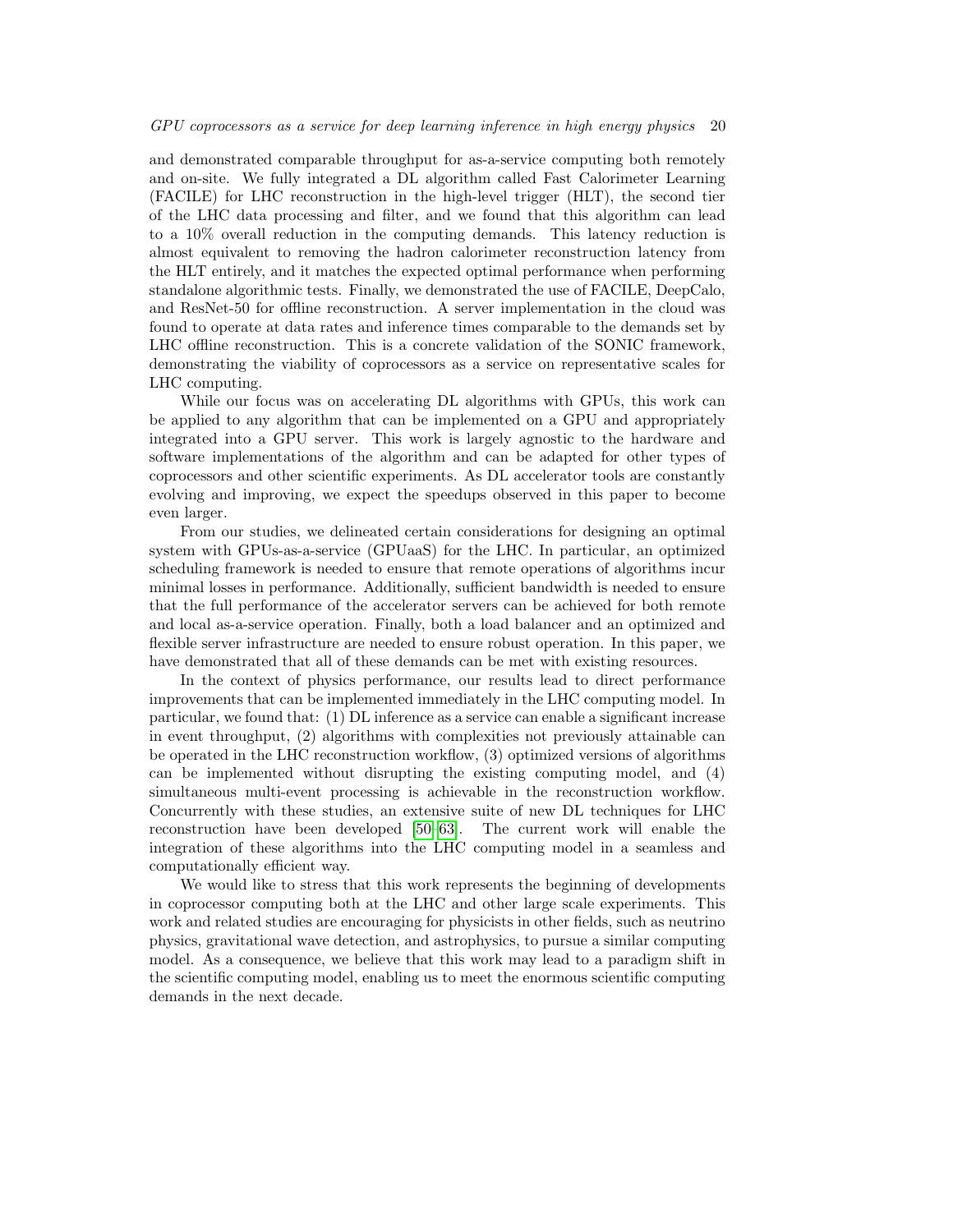GPU coprocessors as a service for deep learning inference in high energy physics 21

### Acknowledgments

P. H., and D. R. are supported by NSF grants #1934700, #1931469, and the IRIS-HEP grant #1836650. J. K. is supported by NSF grant #190444. Cloud credits for this study were provided by Internet2 managed Exploring Cloud to accelerate Science (NSF grant #190444). Additional support on networking was provided by Doug Burton, Dan Speck, and Aaron Strong of the Burwood group. Also, we thank Emma Levett from MIT for additional networking support. P. H. would like to thank Matthew Harris for discussion on GCP networking capabilities. M. A. F, B. H., T. K., M. L., K. P., N. T. are supported by Fermi Research Alliance, LLC under Contract No. DE-AC02-07CH11359 with the U.S. Department of Energy, Office of Science, Office of High Energy Physics. K. P. is partially supported by the High Velocity Artificial Intelligence grant as part of the Department of Energy High Energy Physics Computational HEP sessions program.

## References

- <span id="page-20-0"></span>[1] ATLAS Collaboration, "Observation of a new particle in the search for the standard model Higgs boson with the ATLAS detector at the LHC",  $Phys. Lett. B$  716 (2012) 1, [doi:10.1016/j.physletb.2012.08.020](http://dx.doi.org/10.1016/j.physletb.2012.08.020), [arXiv:1207.7214](http://www.arXiv.org/abs/1207.7214).
- [2] CMS Collaboration, "Observation of a new boson at a mass of 125 GeV with the CMS experiment at the LHC", Phys. Lett.  $B$  716 (2012) 30, [doi:10.1016/j.physletb.2012.08.021](http://dx.doi.org/10.1016/j.physletb.2012.08.021), [arXiv:1207.7235](http://www.arXiv.org/abs/1207.7235).
- <span id="page-20-1"></span>[3] CMS Collaboration, "Observation of a new boson with mass near 125 GeV in pp collisions at  $\sqrt{s} = 7$  and 8 TeV", *J. High Energy Phys.* **06** (2013) 081, [doi:10.1007/JHEP06\(2013\)081](http://dx.doi.org/10.1007/JHEP06(2013)081), [arXiv:1303.4571](http://www.arXiv.org/abs/1303.4571).
- <span id="page-20-2"></span>[4] CMS Collaboration, "Search for new physics in final states with an energetic jet or a hadronically decaying W or Z boson and transverse momentum imbalance at  $\overline{C}$  at  $\overline{C}$  at  $\overline{C}$  at  $\overline{C}$  at  $\overline{C}$  at  $\overline{C}$  at  $\overline{C}$  at  $\overline{C}$  at  $\overline{C}$  at  $\overline{C}$  at  $\overline{C}$  at  $\overline{C}$  at  $\overline{$  $\sqrt{s} = 13$  TeV", Phys. Rev. D 97 (2018) 092005, [doi:10.1103/PhysRevD.97.092005](http://dx.doi.org/10.1103/PhysRevD.97.092005), [arXiv:1712.02345](http://www.arXiv.org/abs/1712.02345).
- [5] CMS Collaboration, "Search for high mass dijet resonances with a new background prediction  $\pi$  conaboration, search for high mass differ resonances with a new background prediction<br>method in proton-proton collisions at  $\sqrt{s} = 13$  TeV", *J. High Energy Phys.* **05** (2020) 033, [doi:10.1007/JHEP05\(2020\)033](http://dx.doi.org/10.1007/JHEP05(2020)033), [arXiv:1911.03947](http://www.arXiv.org/abs/1911.03947).
- <span id="page-20-3"></span>[6] CMS Collaboration, "Search for low mass vector resonances decaying into quark-antiquark  $p_{\text{max}}$  conaboration, beatch for low mass vector resonances decaying mto quark-antiqual pairs in proton-proton collisions at  $\sqrt{s} = 13 \text{ TeV}^n$ , *Phys. Rev. D* 100 (2019) 112007, [doi:10.1103/PhysRevD.100.112007](http://dx.doi.org/10.1103/PhysRevD.100.112007), [arXiv:1909.04114](http://www.arXiv.org/abs/1909.04114).
- <span id="page-20-4"></span>[7] J. Alexander et al., "Dark sectors 2016 workshop: Community report", in Dark Sectors 2016 Workshop. 8, 2016. [arXiv:1608.08632](http://www.arXiv.org/abs/1608.08632).
- <span id="page-20-6"></span>[8] HEP Software Foundation Collaboration, "A roadmap for HEP software and computing R&D for the 2020s", Comput. Softw. Big Sci. (2019) 7, [doi:10.1007/s41781-018-0018-8](http://dx.doi.org/10.1007/s41781-018-0018-8), [arXiv:1712.06982](http://www.arXiv.org/abs/1712.06982).
- [9] [CMS Collaboration, "CMS offline and computing public results",](https://twiki.cern.ch/twiki/bin/view/CMSPublic/CMSOfflineComputingResults) 2020. <https://twiki.cern.ch/twiki/bin/view/CMSPublic/CMSOfflineComputingResults>.
- <span id="page-20-7"></span>[10] [ATLAS Collaboration, "ATLAS Computing and Software Public Results",](https://twiki.cern.ch/twiki/bin/view/AtlasPublic/ComputingandSoftwarePublicResults) 2020. [https:](https://twiki.cern.ch/twiki/bin/view/AtlasPublic/ComputingandSoftwarePublicResults) [//twiki.cern.ch/twiki/bin/view/AtlasPublic/ComputingandSoftwarePublicResults](https://twiki.cern.ch/twiki/bin/view/AtlasPublic/ComputingandSoftwarePublicResults).
- <span id="page-20-5"></span>[11] D. Guest, K. Cranmer, and D. Whiteson, "Deep learning and its application to LHC physics", Ann. Rev. Nucl. Part. Sci. 68 (2018) 161, [doi:10.1146/annurev-nucl-101917-021019](http://dx.doi.org/10.1146/annurev-nucl-101917-021019), [arXiv:1806.11484](http://www.arXiv.org/abs/1806.11484).
- <span id="page-20-8"></span>[12] J. Pata and M. Spiropulu, "Processing columnar collider data with GPU-accelerated kernels", [arXiv:1906.06242](http://www.arXiv.org/abs/1906.06242).
- <span id="page-20-9"></span>[13] H. Schreiner et al., "GooFit 2.0", J. Phys. Conf. Ser. 1085 (2018) 042014, [doi:10.1088/1742-6596/1085/4/042014](http://dx.doi.org/10.1088/1742-6596/1085/4/042014), [arXiv:1710.08826](http://www.arXiv.org/abs/1710.08826).
- <span id="page-20-10"></span>[14] [ROOT Collaboration, "HistFactory: A tool for creating statistical models for use with RooFit](https://cds.cern.ch/record/1456844) [and RooStats",](https://cds.cern.ch/record/1456844) Technical Report CERN-OPEN-2012-016, 2012.
- <span id="page-20-11"></span>[15] ALICE Collaboration, "Real-time data processing in the ALICE high level trigger at the LHC", Comput. Phys. Commun. 242 (2019) 25, [doi:10.1016/j.cpc.2019.04.011](http://dx.doi.org/10.1016/j.cpc.2019.04.011), [arXiv:1812.08036](http://www.arXiv.org/abs/1812.08036).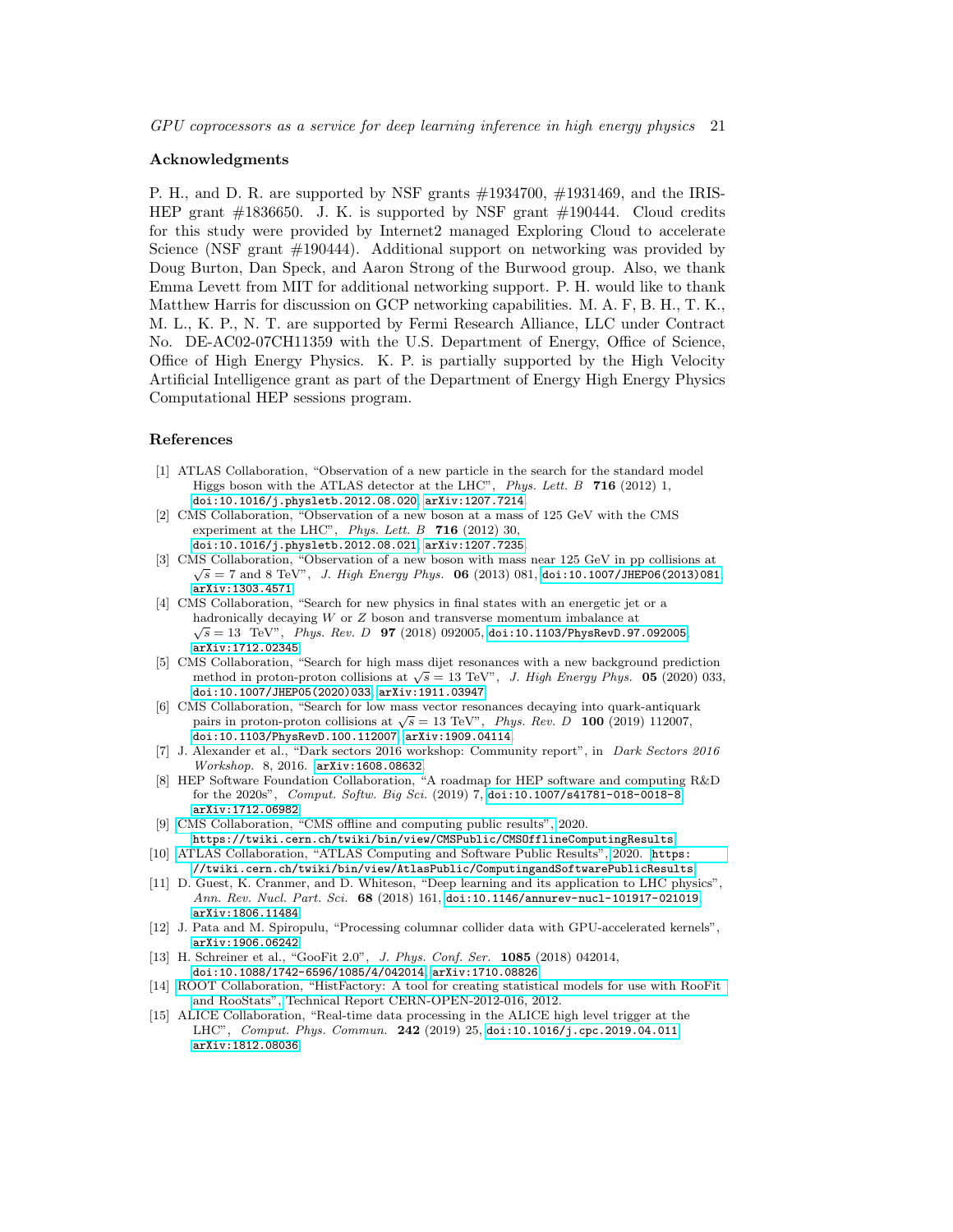- <span id="page-21-0"></span>[16] R. Aaij et al., "Allen: A high level trigger on GPUs for LHCb", Comput. Softw. Big Sci. 4 (2020) 7, [doi:10.1007/s41781-020-00039-7](http://dx.doi.org/10.1007/s41781-020-00039-7), [arXiv:1912.09161](http://www.arXiv.org/abs/1912.09161).
- <span id="page-21-1"></span>[17] D. Vom Bruch, "Real-time data processing with GPUs in high energy physics", J. Instrum. 15 (2020) C06010, [doi:10.1088/1748-0221/15/06/C06010](http://dx.doi.org/10.1088/1748-0221/15/06/C06010), [arXiv:2003.11491](http://www.arXiv.org/abs/2003.11491).
- <span id="page-21-2"></span>[18] D. Funke et al., "Parallel track reconstruction in CMS using the cellular automaton approach", J. Phys. Conf. Ser. 513 (2014) 052010, [doi:10.1088/1742-6596/513/5/052010](http://dx.doi.org/10.1088/1742-6596/513/5/052010).
- <span id="page-21-3"></span>[19] F. Pantaleo et al., "Development of a phase-II track trigger based on GPUs for the CMS experiment", in 2015 IEEE Nuclear Science Symposium and Medical Imaging Conference (NSS/MIC), p. 7581775. 2016. [doi:10.1109/NSSMIC.2015.7581775](http://dx.doi.org/10.1109/NSSMIC.2015.7581775).
- <span id="page-21-4"></span>[20] G. Lamanna, "Almagest, a new trackless ring finding algorithm", Nucl. Instr. Methods Phys. Res. A  $766$  (2014) 241, [doi:10.1016/j.nima.2014.05.073](http://dx.doi.org/10.1016/j.nima.2014.05.073).
- <span id="page-21-5"></span>[21] C. Fäerber, R. Schwemmer, J. Machen, and N. Neufeld, "Particle identification on an FPGA accelerated compute platform for the LHCb upgrade", IEEE Trans. Nucl. Sci. 64 (2017) 1994, [doi:10.1109/TNS.2017.2715900](http://dx.doi.org/10.1109/TNS.2017.2715900).
- <span id="page-21-6"></span>[22] Mu3e Collaboration, "Online data reduction using track and vertex reconstruction on GPUs for the Mu3e experiment", Eur. Phys. J. Web Conf. 150 (2017) 00013, [doi:10.1051/epjconf/201715000013](http://dx.doi.org/10.1051/epjconf/201715000013).
- <span id="page-21-7"></span>[23] R. Ammendola et al., "Real-time heterogeneous stream processing with NaNet in the NA62 experiment", J. Phys. Conf. Ser. 1085 (2018) 032022, [doi:10.1088/1742-6596/1085/3/032022](http://dx.doi.org/10.1088/1742-6596/1085/3/032022).
- <span id="page-21-8"></span>[24] D. Chirkin et al., "Photon propagation using GPUs by the IceCube neutrino observatory", in 15th International Conference on eScience, eScience 2019, San Diego, CA, USA, September 24-27, 2019, p. 388. IEEE, 2019. [doi:10.1109/eScience.2019.00050](http://dx.doi.org/10.1109/eScience.2019.00050).
- <span id="page-21-9"></span>[25] I. Sfiligoi, F. Würthwein, B. Riedel, and D. Schultz, "Running a pre-exascale, geographically distributed, multi-cloud scientific simulation", in High Performance Computing, p. 23. 2020. [arXiv:2002.06667](http://www.arXiv.org/abs/2002.06667). [doi:10.1007/978-3-030-50743-5\\_2](http://dx.doi.org/10.1007/978-3-030-50743-5_2).
- <span id="page-21-10"></span>[26] J. Duarte et al., "FPGA-accelerated machine learning inference as a service for particle physics computing", Comput. Softw. Big Sci. 3 (2019) 13, [doi:10.1007/s41781-019-0027-2](http://dx.doi.org/10.1007/s41781-019-0027-2), [arXiv:1904.08986](http://www.arXiv.org/abs/1904.08986).
- <span id="page-21-11"></span>[27] [K. Pedro, "SonicCMS".](https://github.com/hls-fpga-machine-learning/SonicCMS) [software] version v5.1.0 (accessed 2020-04-22) <https://github.com/hls-fpga-machine-learning/SonicCMS>, 2020. v5.1.0 (accessed 2020-04-22). <https://github.com/hls-fpga-machine-learning/SonicCMS>.
- <span id="page-21-12"></span>[28] A. Caulfield et al., "A cloud-scale acceleration architecture", in 2016 49th Annual IEEE/ACM International Symposium on Microarchitecture (MICRO), p. 1. IEEE, October, 2016. [doi:10.1109/MICRO.2016.7783710](http://dx.doi.org/10.1109/MICRO.2016.7783710).
- <span id="page-21-13"></span>[29] [NVIDIA, "Triton Inference Server".](https://docs.nvidia.com/deeplearning/sdk/triton-inference-server-guide/docs/index.html) [software] version v1.8.0 (accessed 2020-02-17) [https://](https://docs.nvidia.com/deeplearning/sdk/triton-inference-server-guide/docs/index.html) [docs.nvidia.com/deeplearning/sdk/triton-inference-server-guide/docs/index.html](https://docs.nvidia.com/deeplearning/sdk/triton-inference-server-guide/docs/index.html), 2019. v1.8.0 (accessed 2020-02-17). [https://docs.nvidia.com/deeplearning/sdk/](https://docs.nvidia.com/deeplearning/sdk/triton-inference-server-guide/docs/index.html) [triton-inference-server-guide/docs/index.html](https://docs.nvidia.com/deeplearning/sdk/triton-inference-server-guide/docs/index.html).
- <span id="page-21-14"></span>[30] [Google, "gRPC".](https://grpc.io/) [software] version v1.19.0 (accessed 2020-02-17) <https://grpc.io/>, 2018. v1.19.0 (accessed 2020-02-17). <https://grpc.io/>.
- <span id="page-21-15"></span>[31] [CMS Collaboration, "CMS physics: technical design report Volume 1: Detector performance](http://cds.cern.ch/record/922757) [and software",](http://cds.cern.ch/record/922757) CMS Technical Design Report CERN-LHCC-2006-001, 2006.
- <span id="page-21-16"></span>[32] [Intel, "Thread Building Blocks".](https://www.threadingbuildingblocks.org) [software] version 2018 U1 (accessed 2019-02-11) <https://www.threadingbuildingblocks.org>, 2018. 2018 U1 (accessed 2019-02-11). <https://www.threadingbuildingblocks.org>.
- <span id="page-21-17"></span>[33] A. Bocci et al., "Bringing heterogeneity to the CMS software framework", in 24th International Conference on Computing in High Energy and Nuclear Physics (CHEP 2019). 2019. arXiv: 2004.04334. Submitted to Eur. Phys. J. Web Conf.
- <span id="page-21-18"></span>[34] M. Rovere et al., "CLUE: A fast parallel clustering algorithm for high granularity calorimeters in high energy physics", (2020). [arXiv:2001.09761](http://www.arXiv.org/abs/2001.09761).
- <span id="page-21-19"></span>[35] A. Massironi, V. Khristenko, and M. DAlfonso, "Heterogeneous computing for the local reconstruction algorithms of the CMS calorimeters", J. Phys. Conf. Ser. 1525 (2020) 012040, [doi:10.1088/1742-6596/1525/1/012040](http://dx.doi.org/10.1088/1742-6596/1525/1/012040).
- <span id="page-21-20"></span>[36] F. Faye, "Energy reconstruction of electrons and photons using convolutional neural networks", Master's thesis, University of Copenhagen, 2019.
- <span id="page-21-21"></span>[37] K. He, X. Zhang, S. Ren, and J. Sun, "Deep residual learning for image recognition", in 2016 IEEE Conference on Computer Vision and Pattern Recognition (CVPR), p. 770. IEEE, 2016. [arXiv:1512.03385](http://www.arXiv.org/abs/1512.03385). [doi:10.1109/CVPR.2016.90](http://dx.doi.org/10.1109/CVPR.2016.90).
- <span id="page-21-22"></span>[38] CMS Collaboration, "Identification of heavy, energetic, hadronically decaying particles using machine-learning techniques", J. Instrum. 15 (06, 2020) P06005,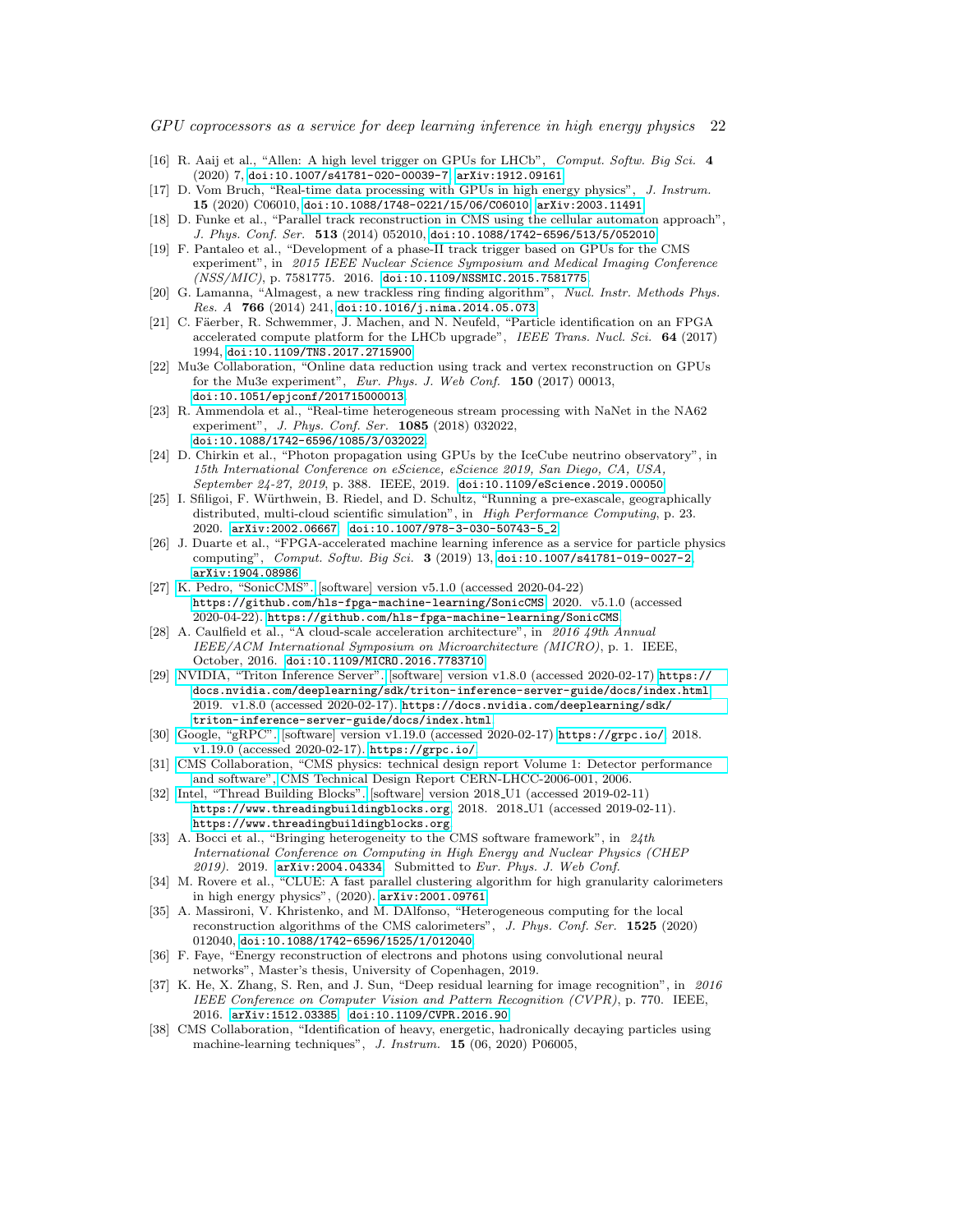[doi:10.1088/1748-0221/15/06/P06005](http://dx.doi.org/10.1088/1748-0221/15/06/P06005), [arXiv:2004.08262](http://www.arXiv.org/abs/2004.08262).

- <span id="page-22-0"></span>[39] A. Butter et al., "The machine learning landscape of top taggers", SciPost Phys. 7 (2019) 014, [doi:10.21468/SciPostPhys.7.1.014](http://dx.doi.org/10.21468/SciPostPhys.7.1.014), [arXiv:1902.09914](http://www.arXiv.org/abs/1902.09914).
- <span id="page-22-1"></span>[40] B. Holzman et al., "HEPCloud, a new paradigm for HEP facilities: CMS Amazon Web Services investigation", Comput. Softw. Big Sci. 1 (2017) 1, [doi:10.1007/s41781-017-0001-9](http://dx.doi.org/10.1007/s41781-017-0001-9), [arXiv:1710.00100](http://www.arXiv.org/abs/1710.00100).
- [41] M. Altunay et al., "Intelligently-automated facilities expansion with the HEPCloud decision engine", in 2018 18th IEEE/ACM International Symposium on Cluster, Cloud and Grid Computing (CCGRID), p. 352. 2018. [arXiv:1806.03224](http://www.arXiv.org/abs/1806.03224). [doi:10.1109/CCGRID.2018.00053](http://dx.doi.org/10.1109/CCGRID.2018.00053).
- <span id="page-22-2"></span>[42] P. Mhashilkar et al., "HEPCloud, an elastic hybrid HEP facility using an intelligent decision support system", Eur. Phys. J. Web Conf. 214 (2019) 03060, [doi:10.1051/epjconf/201921403060](http://dx.doi.org/10.1051/epjconf/201921403060).
- <span id="page-22-3"></span>[43] [Google LLC, "Compute Engine Documentation - Concepts - Virtual machine instances -](https://cloud.google.com/compute/docs/machine-types) [Machine types",](https://cloud.google.com/compute/docs/machine-types) 2020. <https://cloud.google.com/compute/docs/machine-types>.
- <span id="page-22-4"></span>[44] [Kubernetes Authors, "Documentation - Concepts - Workloads - Pods - Pods",](https://kubernetes.io/docs/concepts/workloads/pods/pod/) 2020. <https://kubernetes.io/docs/concepts/workloads/pods/pod/>.
- <span id="page-22-5"></span>[45] [Prometheus Authors, "Prometheus",](https://prometheus.io/) 2020. <https://prometheus.io/>.
- <span id="page-22-6"></span>[46] [Grafana Labs, "Grafana",](https://grafana.com/) 2020. <https://grafana.com/>.
- <span id="page-22-7"></span>[47] A. Perrotta, "Performance of the CMS High Level Trigger", J. Phys. Conf. Ser. 664 (2015) 082044, [doi:10.1088/1742-6596/664/8/082044](http://dx.doi.org/10.1088/1742-6596/664/8/082044).
- <span id="page-22-8"></span>[48] CMS Collaboration, "CMS Trigger Performance", Eur. Phys. J. Web Conf. 182 (2018) 02037, [doi:10.1051/epjconf/201818202037](http://dx.doi.org/10.1051/epjconf/201818202037).
- <span id="page-22-9"></span>[49] CMS Collaboration, "Measurement of charged particle spectra in minimum-bias events from  $\mu$ s Conaboration, measurement of charged particle spectra in minimit<br>protonproton collisions at  $\sqrt{s} = 13 \text{ TeV}^n$ , *Eur. Phys. J. C* **78** (2018) [doi:10.1140/epjc/s10052-018-6144-y](http://dx.doi.org/10.1140/epjc/s10052-018-6144-y), [arXiv:1806.11245](http://www.arXiv.org/abs/1806.11245).
- <span id="page-22-10"></span>[50] CMS Collaboration, "A deep neural network to search for new long-lived particles decaying to jets", [doi:10.1088/2632-2153/ab9023](http://dx.doi.org/10.1088/2632-2153/ab9023), [arXiv:1912.12238](http://www.arXiv.org/abs/1912.12238). Accepted by Mach. Learn.: Sci. Technol. .
- [51] E. M. Metodiev, B. Nachman, and J. Thaler, "Classification without labels: Learning from mixed samples in high energy physics", J. High Energy Phys. 10 (2017) 174, [doi:10.1007/JHEP10\(2017\)174](http://dx.doi.org/10.1007/JHEP10(2017)174), [arXiv:1708.02949](http://www.arXiv.org/abs/1708.02949).
- [52] B. Nachman and D. Shih, "Anomaly detection with density estimation", Phys. Rev. D 101 (2020) 075042, [doi:10.1103/PhysRevD.101.075042](http://dx.doi.org/10.1103/PhysRevD.101.075042), [arXiv:2001.04990](http://www.arXiv.org/abs/2001.04990).
- [53] A. Andreassen, B. Nachman, and D. Shih, "Simulation assisted likelihood-free anomaly detection", Phys. Rev. D 101 (2020) 095004, [doi:10.1103/PhysRevD.101.095004](http://dx.doi.org/10.1103/PhysRevD.101.095004), [arXiv:2001.05001](http://www.arXiv.org/abs/2001.05001).
- [54] J. H. Collins, K. Howe, and B. Nachman, "Anomaly detection for resonant new physics with machine learning", Phys. Rev. Lett. 121 (2018) 241803, [doi:10.1103/PhysRevLett.121.241803](http://dx.doi.org/10.1103/PhysRevLett.121.241803), [arXiv:1805.02664](http://www.arXiv.org/abs/1805.02664).
- [55] J. H. Collins, K. Howe, and B. Nachman, "Extending the search for new resonances with machine learning", Phys. Rev. D 99 (2019) 014038, [doi:10.1103/PhysRevD.99.014038](http://dx.doi.org/10.1103/PhysRevD.99.014038), [arXiv:1902.02634](http://www.arXiv.org/abs/1902.02634).
- [56] M. Farina, Y. Nakai, and D. Shih, "Searching for new physics with deep autoencoders", Phys. Rev. D 101 (2020) 075021, [doi:10.1103/PhysRevD.101.075021](http://dx.doi.org/10.1103/PhysRevD.101.075021), [arXiv:1808.08992](http://www.arXiv.org/abs/1808.08992).
- [57] T. Heimel, G. Kasieczka, T. Plehn, and J. M. Thompson, "QCD or What?", SciPost Phys. 6 (2019) 030, [doi:10.21468/SciPostPhys.6.3.030](http://dx.doi.org/10.21468/SciPostPhys.6.3.030), [arXiv:1808.08979](http://www.arXiv.org/abs/1808.08979).
- [58] S. R. Qasim, J. Kieseler, Y. Iiyama, and M. Pierini, "Learning representations of irregular particle-detector geometry with distance-weighted graph networks", Eur. Phys. J. C 79 (2019) 608, [doi:10.1140/epjc/s10052-019-7113-9](http://dx.doi.org/10.1140/epjc/s10052-019-7113-9), [arXiv:1902.07987](http://www.arXiv.org/abs/1902.07987).
- [59] [S. Farrell et al., "Novel deep learning methods for track reconstruction",](http://lss.fnal.gov/archive/2018/conf/fermilab-conf-18-598-cd.pdf) in 4th International Workshop Connecting The Dots 2018 (CTD2018) Seattle, Washington, USA, March 20-22, 2018. 2018. [arXiv:1810.06111](http://www.arXiv.org/abs/1810.06111).
- [60] [X. Ju et al., "Graph Neural Networks for Particle Reconstruction in High Energy Physics](https://ml4physicalsciences.github.io/files/NeurIPS_ML4PS_2019_83.pdf) [Detectors",](https://ml4physicalsciences.github.io/files/NeurIPS_ML4PS_2019_83.pdf) in Machine Learning and the Physical Sciences Workshop at the 33rd Annual Conference on Neural Information Processing Systems. 2019. [arXiv:2003.11603](http://www.arXiv.org/abs/2003.11603).
- [61] H. Qu and L. Gouskos, "ParticleNet: Jet tagging via particle clouds", Phys. Rev. D 101 (2020) 056019, [doi:10.1103/PhysRevD.101.056019](http://dx.doi.org/10.1103/PhysRevD.101.056019), [arXiv:1902.08570](http://www.arXiv.org/abs/1902.08570).
- [62] E. A. Moreno et al., "JEDI-net: a jet identification algorithm based on interaction networks", Eur. Phys. J. C 80 (2020) 58, [doi:10.1140/epjc/s10052-020-7608-4](http://dx.doi.org/10.1140/epjc/s10052-020-7608-4), [arXiv:1908.05318](http://www.arXiv.org/abs/1908.05318).
- <span id="page-22-11"></span>[63] E. A. Moreno et al., "Interaction networks for the identification of boosted  $H \to b\bar{b}$  decays",